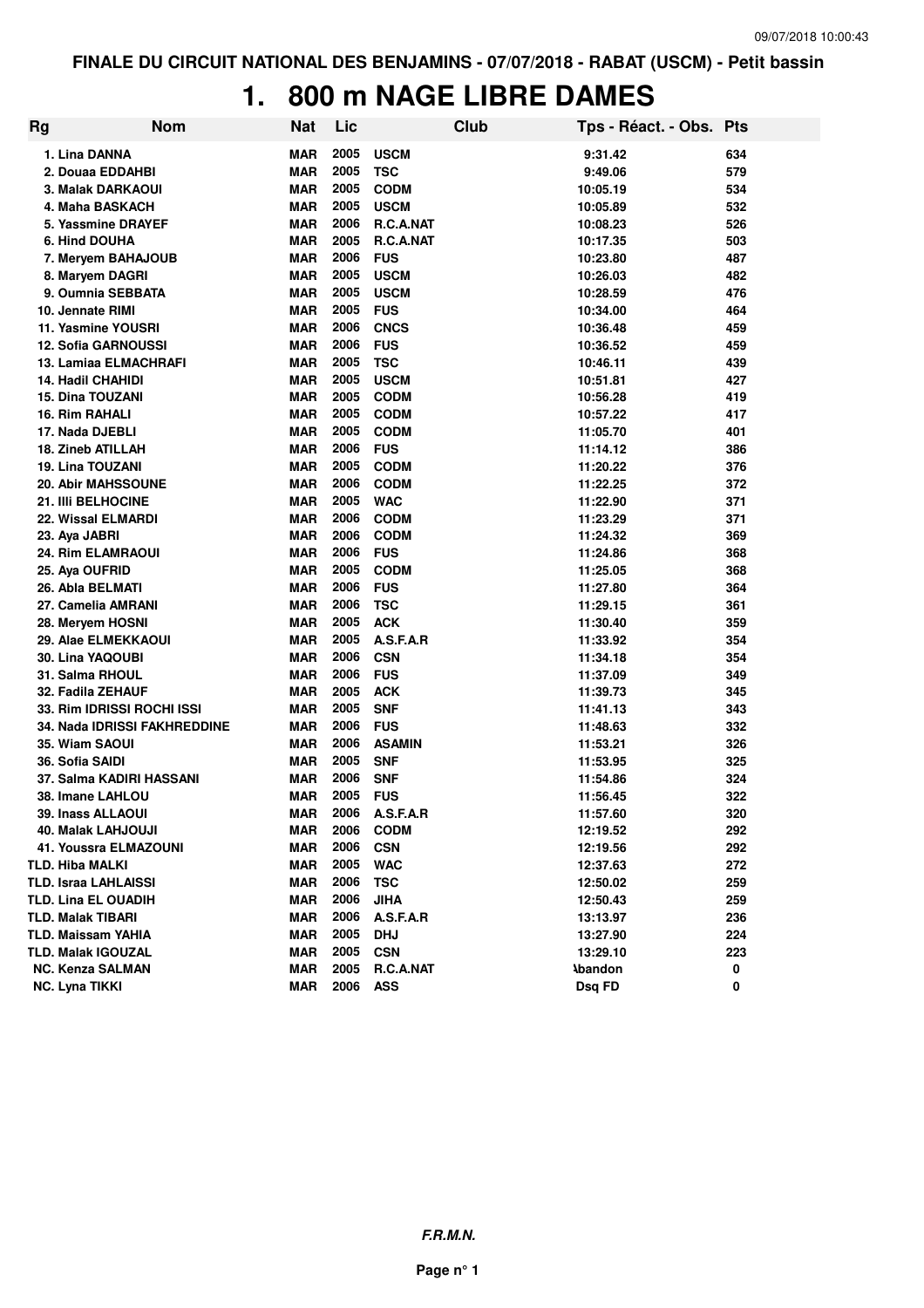# **2. 100 m NAGE LIBRE MESSIEURS**

| Rg | <b>Nom</b>                                            | Nat                      | Lic          |                             | Club | Tps - Réact. - Obs. Pts |            |
|----|-------------------------------------------------------|--------------------------|--------------|-----------------------------|------|-------------------------|------------|
|    | 1. Mohamed Sami ZEMZAMI                               | MAR                      | 2005         | <b>USCM</b>                 |      | 58.34                   | 520        |
|    | 2. Said CHAHINE                                       | MAR                      | 2005         | <b>USCM</b>                 |      | 59.38                   | 493        |
|    | 3. Marwane SEBBATA                                    | MAR                      | 2006         | <b>USCM</b>                 |      | 1:01.26                 | 449        |
|    | 4. Adam BOURZINE                                      | <b>MAR</b>               | 2005         | <b>USCM</b>                 |      | 1:01.73                 | 438        |
|    | 5. Ismail DEQQAOUI                                    | <b>MAR</b>               | 2005         | <b>USF</b>                  |      | 1:02.21                 | 428        |
|    | 6. Ayman BOUCETTA                                     | <b>MAR</b>               | 2005         | <b>CNN</b>                  |      | 1:02.67                 | 419        |
|    | 7. Hamza KAMAL                                        | <b>MAR</b>               | 2006         | <b>USCM</b>                 |      | 1:03.25                 | 408        |
|    | 8. Yassine SEBBATA                                    | MAR                      | 2006         | <b>ASS</b>                  |      | 1:03.60                 | 401        |
|    | 9. Ali ESSARSARE                                      | MAR                      | 2005         | <b>CODM</b>                 |      | 1:04.58                 | 383        |
|    | 10. Yasser OUARIACH                                   | MAR                      | 2005         | <b>U.S.O</b>                |      | 1:04.66                 | 381        |
|    | 11. Akram NEJJAR                                      | <b>MAR</b>               | 2006         | <b>USCM</b>                 |      | 1:04.68                 | 381        |
|    | <b>12. Youssef IDRISSI</b>                            | MAR                      | 2005         | <b>CODM</b>                 |      | 1:04.77                 | 379        |
|    | 13. Aymane BOUZAIDI                                   | <b>MAR</b>               | 2005         | <b>CSN</b>                  |      | 1:04.83                 | 378        |
|    | 14. Sami KASMI                                        | <b>MAR</b>               | 2005         | <b>FUS</b>                  |      | 1:04.96                 | 376        |
|    | <b>15. Souhaib EL MOUSSAMI</b>                        | MAR                      | 2006         | <b>CODM</b>                 |      | 1:05.06                 | 374        |
|    | <b>16. Khalil ELMOUNE</b>                             | MAR                      | 2005         | <b>CODM</b>                 |      | 1:05.44                 | 368        |
|    | 17. Othmane ZITOUNI                                   | MAR                      | 2005         | <b>CODM</b>                 |      | 1:05.89                 | 360        |
|    | 18. Taha CHTATI                                       | <b>MAR</b>               | 2005         | <b>CODM</b>                 |      | 1:05.94                 | 360        |
|    | <b>19. Ali SAADOUN</b>                                | MAR                      | 2005         | <b>CODM</b>                 |      | 1:06.11                 | 357        |
|    | 20. Alae BOUARGANE                                    | MAR                      | 2005         | <b>CODM</b>                 |      | 1:06.19                 | 356        |
|    | 21. Jad KHERBOUCHE                                    | MAR                      | 2006         | <b>ACK</b>                  |      | 1:06.50                 | 351        |
|    | 22. Nouh ZAROUKI                                      | MAR                      | 2005         | <b>UNO</b>                  |      | 1:07.03                 | 342        |
|    | 23. Omar BENMOUSSA                                    | MAR                      | 2006         | <b>USCM</b>                 |      | 1:07.25                 | 339        |
|    | 24. Ziyad TIJARI                                      | MAR                      | 2006         | <b>CODM</b>                 |      | 1:07.32                 | 338        |
|    | 25. Yassir EL MADANI                                  | MAR                      | 2005         | <b>FUS</b>                  |      | 1:07.64                 | 333        |
|    | 26. Mohamed Aymen HARRABIDA                           | MAR                      | 2005         | R.C.A.NAT                   |      | 1:07.72                 | 332        |
|    | 27. Ahmed Rayane ELYACOUTI                            | MAR                      | 2005         | <b>USCM</b>                 |      | 1:07.74                 | 332        |
|    | 28. Saad YASSIRI                                      | MAR                      | 2005         | <b>USF</b>                  |      | 1:07.89                 | 329        |
|    | 29. Hatim CHEHIBA                                     | <b>MAR</b>               | 2005         | <b>CODM</b>                 |      | 1:08.32                 | 323        |
|    | 30. Mohammed Tayeb GHALLAB                            | MAR                      | 2006         | <b>SNF</b>                  |      | 1:08.80                 | 317        |
|    | 31. Adam LAMHITI                                      | MAR                      | 2006         | <b>SNF</b>                  |      | 1:09.09                 | 313        |
|    | 32. Yahya TOURABI                                     | MAR                      | 2005<br>2006 | <b>FUS</b>                  |      | 1:09.79                 | 303        |
|    | 33. Hamza TABIT                                       | <b>MAR</b>               | 2006         | <b>ASAMIN</b><br><b>ADM</b> |      | 1:10.11                 | 299<br>296 |
|    | <b>34. Saif Eddine CHOUAIBI</b><br>35. Yasser BENHIDA | <b>MAR</b><br><b>MAR</b> | 2005         | <b>ASAMIN</b>               |      | 1:10.37<br>1:10.45      | 295        |
|    | 36. Mohamed EL BOUZKRI                                | <b>MAR</b>               | 2005         | <b>CNCS</b>                 |      | 1:10.59                 | 293        |
|    | 37. Mehdi REFFASS                                     | MAR                      | 2005         | <b>CNN</b>                  |      | 1:11.00                 | 288        |
|    | 38. Ilyass BERRADA                                    | <b>MAR</b>               | 2005         | <b>FUS</b>                  |      | 1:11.11                 | 287        |
|    | 39. Ali BENLACHHAB                                    | <b>MAR</b>               |              | 2005 ASAMIN                 |      | 1:11.75                 | 279        |
|    | 40. Samy BENCHEBBA                                    | MAR                      | 2006         | <b>USCM</b>                 |      | 1:11.77                 | 279        |
|    | 41. Asaad BOULMAKOUL                                  | <b>MAR</b>               | 2006         | <b>ASS</b>                  |      | 1:11.94                 | 277        |
|    | 42. Yahya ZAGRI                                       | <b>MAR</b>               | 2006         | <b>ADM</b>                  |      | 1:12.02                 | 276        |
|    | 43. Soufiane AMRI                                     | <b>MAR</b>               | 2005         | <b>ASAMIN</b>               |      | 1:12.61                 | 269        |
|    | 44. Ahmed Amine MAHRACH                               | <b>MAR</b>               | 2006         | <b>WAC</b>                  |      | 1:12.82                 | 267        |
|    | 45. Ahmed BENAZZOUZ                                   | <b>MAR</b>               | 2006         | <b>OCS</b>                  |      | 1:12.83                 | 267        |
|    | 46. Jade KISSAMI                                      | <b>MAR</b>               | 2006         | <b>FUS</b>                  |      | 1:13.16                 | 263        |
|    | 47. Ziad MAHRACH                                      | <b>MAR</b>               | 2006         | <b>USF</b>                  |      | 1:13.23                 | 262        |
|    | 48. Aymane DIANI                                      | <b>MAR</b>               | 2005         | <b>JIHA</b>                 |      | 1:13.53                 | 259        |
|    | 49. Badr DEQQAOUI                                     | <b>MAR</b>               | 2005         | <b>USF</b>                  |      | 1:13.88                 | 256        |
|    | 50. Ali BENCHEKROUN                                   | <b>MAR</b>               | 2006         | <b>USF</b>                  |      | 1:13.97                 | 255        |
|    | 51. Yassine MIFTAH                                    | <b>MAR</b>               | 2006         | <b>CNN</b>                  |      | 1:14.11                 | 253        |
|    | 52. Yasser MAHLI                                      | <b>MAR</b>               | 2006         | R.C.A.NAT                   |      | 1:14.32                 | 251        |
|    | 53. Karim BOUGHALEB                                   | <b>MAR</b>               | 2006         | <b>SNF</b>                  |      | 1:14.68                 | 247        |
|    | 54. Mohammed MEDIANE                                  | <b>MAR</b>               | 2005         | <b>ADM</b>                  |      | 1:14.99                 | 244        |
|    | 55. Mehdi ZEHNOUNI                                    | <b>MAR</b>               | 2005         | <b>DHJ</b>                  |      | 1:15.10                 | 243        |
|    | 56. Ali BOUSLIM                                       | <b>MAR</b>               | 2006         | <b>TSC</b>                  |      | 1:15.13                 | 243        |
|    | 57. Taha HAMMANI                                      | <b>MAR</b>               | 2005         | <b>USF</b>                  |      | 1:15.14                 | 243        |
|    | 58. Mohamed SAHTARI                                   | <b>MAR</b>               | 2005         | <b>KAC</b>                  |      | 1:15.29                 | 241        |
|    | 59. Hassan ELALAMI                                    | <b>MAR</b>               | 2006         | <b>FUS</b>                  |      | 1:15.56                 | 239        |
|    | 60. Ahmed AIT BARGACH                                 | <b>MAR</b>               | 2005         | <b>ASS</b>                  |      | 1:15.91                 | 236        |
|    | 61. Ahmed Yassine SEYAR                               | <b>MAR</b>               | 2006         | <b>ASS</b>                  |      | 1:16.08                 | 234        |
|    | 62. Mohammed ELHARRAK                                 | MAR                      | 2006         | <b>ASS</b>                  |      | 1:16.09                 | 234        |
|    |                                                       |                          |              |                             |      |                         |            |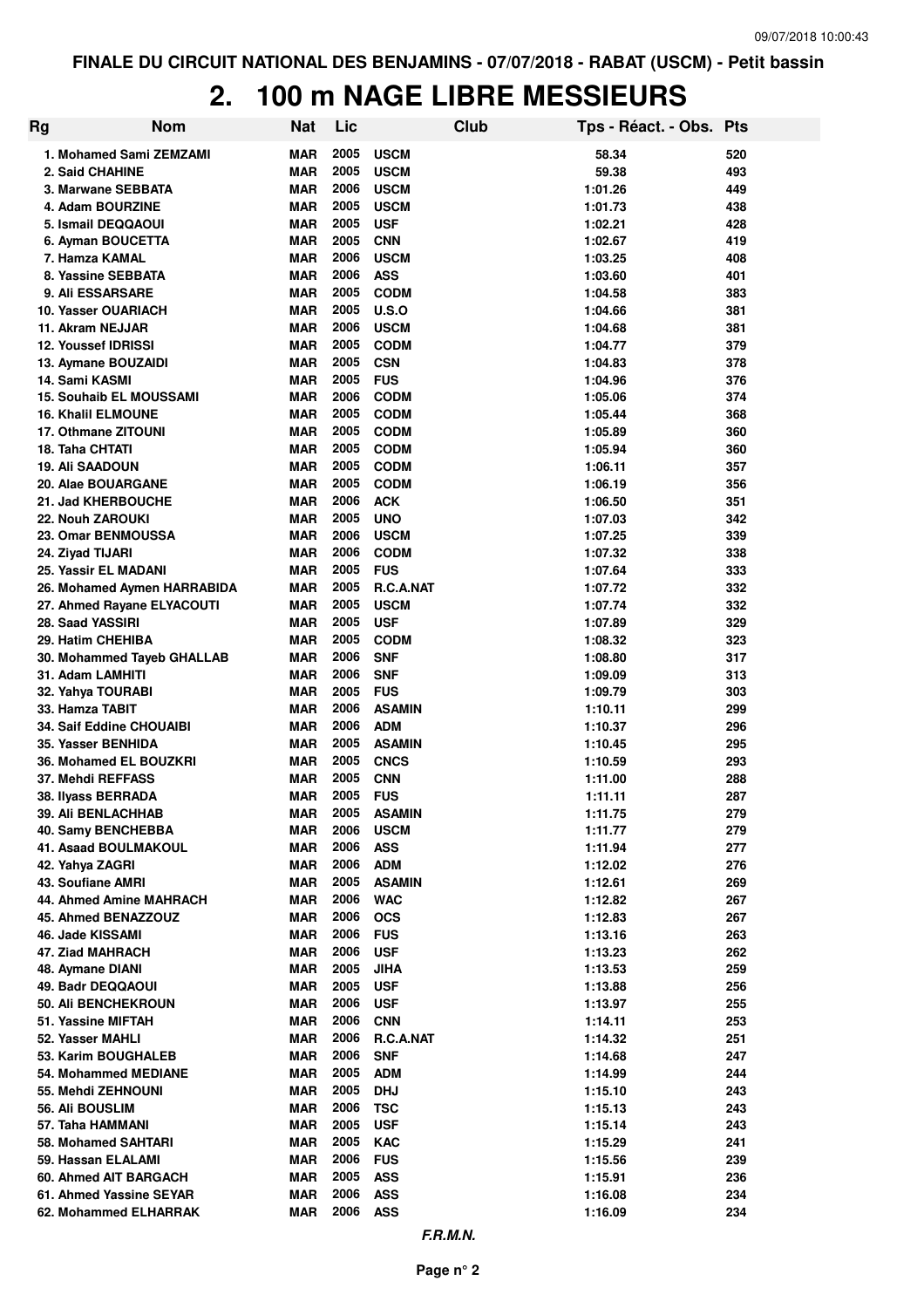# **2. 100 m NAGE LIBRE MESSIEURS**

| Rg | <b>Nom</b>                         | Nat        | Lic  |             | <b>Club</b> | Tps - Réact. - Obs. Pts |          |
|----|------------------------------------|------------|------|-------------|-------------|-------------------------|----------|
|    | 63. El Mehdi MOUHACHIM             | <b>MAR</b> | 2006 | <b>JIHA</b> |             | 1:16.27                 | 232      |
|    | 64. Hamza FOUKAHY                  | <b>MAR</b> | 2006 | <b>FUS</b>  |             | 1:16.62                 | 229      |
|    | 65. Adam Othmane HAMDAOUI          | <b>MAR</b> | 2006 | <b>MCO</b>  |             | 1:17.01                 | 226      |
|    | 66. Omar MOUMINA                   | <b>MAR</b> | 2006 | <b>FUS</b>  |             | 1:17.13                 | 225      |
|    | <b>67. Mehdi CHERGUI MOUANE</b>    | <b>MAR</b> | 2005 | <b>ASNS</b> |             | 1:17.18                 | 224      |
|    | 68. Ayoub LAMHITI                  | <b>MAR</b> | 2006 | <b>SNF</b>  |             | 1:17.50                 | 221      |
|    | 69. Mohamed Salah Eddine RAHHOU    | <b>MAR</b> | 2005 | <b>UNO</b>  |             | 1:17.51                 | 221      |
|    | 70. Abdessalam BEN KALTOUM         | <b>MAR</b> | 2005 | <b>USF</b>  |             | 1:18.01                 | 217      |
|    | 71. Ayoub CHIHAB                   | <b>MAR</b> | 2005 | <b>MCO</b>  |             | 1:18.25                 | 215      |
|    | 72. Marwane EL HAOUAT              | <b>MAR</b> | 2006 | <b>SNF</b>  |             | 1:18.42                 | 214      |
|    | 73. Houssam BOUBEKRI               | <b>MAR</b> | 2005 | <b>MCO</b>  |             | 1:18.51                 | 213      |
|    | 74. Wael KABIRI                    | <b>MAR</b> | 2005 | <b>ASS</b>  |             | 1:18.53                 | 213      |
|    | 75. Mohamed Hamza HAJOUANE         | <b>MAR</b> | 2006 | R.C.A.NAT   |             | 1:18.87                 | 210      |
|    | 76. Youssef BEKKAOUI               | <b>MAR</b> | 2006 | <b>ASS</b>  |             | 1:18.88                 | 210      |
|    | 77. Mohamed Taha BOUCHANE          | <b>MAR</b> | 2006 | <b>ADM</b>  |             | 1:19.38                 | 206      |
|    | 78. Mehdi KAMIL                    | <b>MAR</b> | 2006 | <b>WAC</b>  |             | 1:20.05                 | 201      |
|    | 79. Othmane CHADIDE                | <b>MAR</b> | 2005 | <b>CSE</b>  |             | 1:20.27                 | 199      |
|    | 80. Houssam BENRBIB                | <b>MAR</b> | 2006 | <b>OCS</b>  |             | 1:20.95                 | 194      |
|    | 81. Mohammed MANSOURI              | <b>MAR</b> | 2006 | <b>SNF</b>  |             | 1:21.76                 | 188      |
|    | 82. Omar BOUGOTAYA                 | <b>MAR</b> | 2006 | A.S.F.A.R   |             | 1:22.04                 | 186      |
|    | 83. Othmane ELMAHI                 | <b>MAR</b> | 2005 | <b>CNN</b>  |             | 1:22.19                 | 185      |
|    | 84. Ilyas SIOUAGHI                 | <b>MAR</b> | 2005 | <b>ADM</b>  |             | 1:23.63                 | 176      |
|    | 85. Youssef ZAKRI                  | <b>MAR</b> | 2006 | <b>USF</b>  |             | 1:24.79                 | 169      |
|    | 86. Othmane ANEB                   | <b>MAR</b> | 2006 | <b>KAC</b>  |             | 1:25.22                 | 166      |
|    | 87. Aymane BERRAHMA                | <b>MAR</b> | 2005 | <b>ASS</b>  |             | 1:26.09                 | 161      |
|    | 88. Hamid MEZRAOUI                 | <b>MAR</b> | 2005 | <b>ASS</b>  |             | 1:27.25                 | 155      |
|    | <b>TLD. Anass BENBASSOU</b>        | <b>MAR</b> | 2005 | <b>ASS</b>  |             | 1:30.66                 | 138      |
|    | <b>TLD. Abdoullah DRIBI ALAOUI</b> | <b>MAR</b> | 2006 | <b>ASNS</b> |             | 1:31.23                 | 135      |
|    | <b>TLD. Houmam IALLATEN</b>        | <b>MAR</b> | 2006 | <b>CNN</b>  |             | 1:31.45                 | 134      |
|    | <b>TLD. Soulayman MOUMINE</b>      | <b>MAR</b> | 2006 | <b>ASNS</b> |             | 1:41.46                 | 98       |
|    | <b>NC. Youssef EL HARRAK</b>       | MAR        | 2005 | <b>CNN</b>  |             | Frf n.d.                |          |
|    | <b>NC. Youssef OUTAHAJALA</b>      | <b>MAR</b> | 2006 | <b>CNN</b>  |             | Frf n.d.                |          |
|    | <b>NC. Ali ELKHALIL</b>            | <b>MAR</b> | 2006 | <b>FUS</b>  |             | Dsq FD                  | 0        |
|    | <b>NC. Saad SLIM</b>               | <b>MAR</b> | 2006 | R.C.A.NAT   |             | Dsq FD                  | $\bf{0}$ |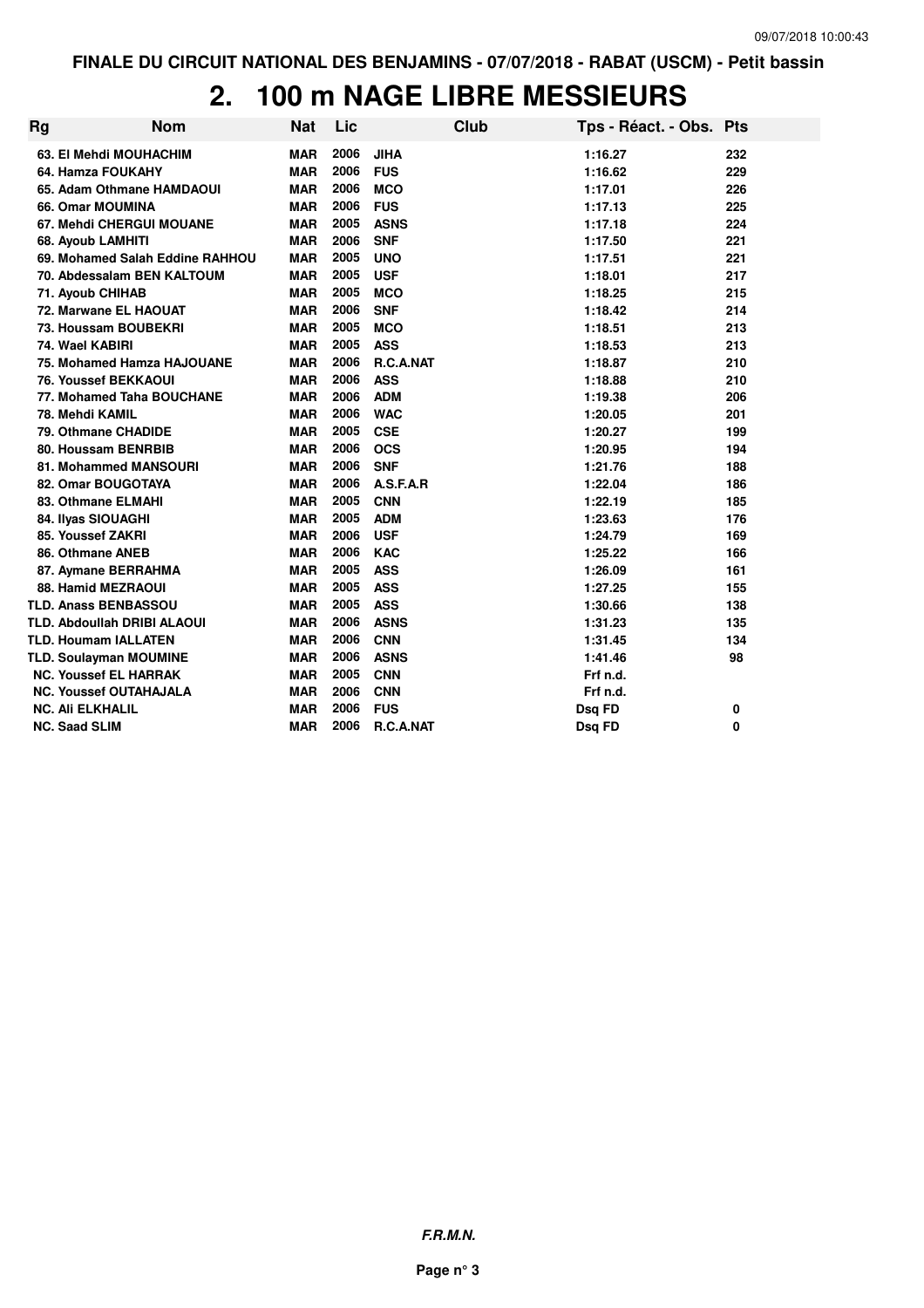# **3. 4 x 50 m 4 NAGES DAMES**

| Rg | <b>Nom</b>                                   | <b>Nat</b>        | Lic          |             | Club | Tps - Réact. - Obs. Pts |            |
|----|----------------------------------------------|-------------------|--------------|-------------|------|-------------------------|------------|
|    | 1. Oumnia SEBBATA                            | <b>MAR</b>        | 2005         | <b>USCM</b> |      | 2:14.20                 | 525        |
|    | <b>Lina DANNA</b>                            | <b>MAR</b>        | 2005         |             |      |                         | 525        |
|    | <b>Hadil CHAHIDI</b>                         | <b>MAR</b>        | 2005         |             |      |                         | 525        |
|    | <b>Maha BASKACH</b>                          | <b>MAR</b>        | 2005         |             |      |                         | 525        |
|    | 2. Aya OUFRID                                | <b>MAR</b>        | 2005         | <b>CODM</b> |      | 2:17.03                 | 493        |
|    | <b>Malak DARKAOUI</b>                        | <b>MAR</b>        | 2005         |             |      |                         | 493        |
|    | Nada DJEBLI                                  | <b>MAR</b>        | 2005         |             |      |                         | 493        |
|    | <b>Rim RAHALI</b>                            | <b>MAR</b>        | 2005         |             |      |                         | 493        |
|    | 3. Sofia GARNOUSSI                           | MAR               | 2006         | <b>FUS</b>  |      | 2:21.68                 | 446        |
|    | <b>Nada IDRISSI FAKHREDDINE</b>              | MAR               | 2006         |             |      |                         | 446        |
|    | <b>Jennate RIMI</b>                          | <b>MAR</b>        | 2005         |             |      |                         | 446        |
|    | <b>Meryem BAHAJOUB</b>                       | <b>MAR</b>        | 2006         |             |      |                         | 446        |
|    | 4. Lamiaa ELMACHRAFI                         | <b>MAR</b>        | 2005         | <b>TSC</b>  |      | 2:26.10                 | 407        |
|    | <b>Israa LAHLAISSI</b>                       | <b>MAR</b>        | 2006         |             |      |                         | 407        |
|    | <b>Camelia AMRANI</b>                        | <b>MAR</b>        | 2006         |             |      |                         | 407        |
|    | Douaa EDDAHBI                                | <b>MAR</b>        | 2005         |             |      |                         | 407        |
|    | 5. Salma LAMHITI                             | <b>MAR</b>        | 2006<br>2005 | <b>SNF</b>  |      | 2:32.58                 | 357        |
|    | <b>Sofia SAIDI</b>                           | <b>MAR</b>        | 2005         |             |      |                         | 357        |
|    | Rim IDRISSI ROCHI ISSI                       | <b>MAR</b>        | 2006         |             |      |                         | 357        |
|    | Salma KADIRI HASSANI                         | MAR<br><b>MAR</b> | 2006         | <b>ACK</b>  |      | 2:37.70                 | 357<br>324 |
|    | 6. Kaoutar HOSNI                             | <b>MAR</b>        | 2005         |             |      |                         | 324        |
|    | <b>Meryem HOSNI</b><br>Mouna Yassmina MASAIF | <b>MAR</b>        | 2005         |             |      |                         | 324        |
|    | <b>Fadila ZEHAUF</b>                         | <b>MAR</b>        | 2005         |             |      |                         | 324        |
|    | 7. Nour Elhouda MAROUDI                      | <b>MAR</b>        | 2005         | A.S.F.A.R   |      | 2:38.18                 | 321        |
|    | <b>Inass ALLAOUI</b>                         | <b>MAR</b>        | 2006         |             |      |                         | 321        |
|    | Alae ELMEKKAOUI                              | <b>MAR</b>        | 2005         |             |      |                         | 321        |
|    | <b>Malak TIBARI</b>                          | <b>MAR</b>        | 2006         |             |      |                         | 321        |
|    | 8. Israe EDDAOUE                             | <b>MAR</b>        | 2006         | <b>CNN</b>  |      | 3:01.81                 | 211        |
|    | Soraya EDDAOUE                               | <b>MAR</b>        | 2006         |             |      |                         | 211        |
|    | <b>Nour Elhouda YOUSFI</b>                   | <b>MAR</b>        | 2005         |             |      |                         | 211        |
|    | <b>Zineb SAIFI</b>                           | <b>MAR</b>        | 2005         |             |      |                         | 211        |
|    | <b>NC. Aya BENMOUSSA</b>                     | <b>MAR</b>        | 2005         | <b>CSN</b>  |      | Frf n.d.                |            |
|    | Youssra ELMAZOUNI                            | <b>MAR</b>        | 2006         |             |      |                         |            |
|    | <b>Malak IGOUZAL</b>                         | <b>MAR</b>        | 2005         |             |      |                         |            |
|    | Lina YAQOUBI                                 | <b>MAR</b>        | 2006         |             |      |                         |            |
|    | <b>NC. Ghita GHETREFF</b>                    | <b>MAR</b>        | 2006         | <b>ADM</b>  |      | Frf n.d.                |            |
|    | Chaimaa MAFTAH EL KASSIMY                    | <b>MAR</b>        | 2006         |             |      |                         |            |
|    | <b>Malak MESLOUH</b>                         | <b>MAR</b>        | 2006         |             |      |                         |            |
|    | Dina YAMOURI                                 | <b>MAR</b>        | 2006         |             |      |                         |            |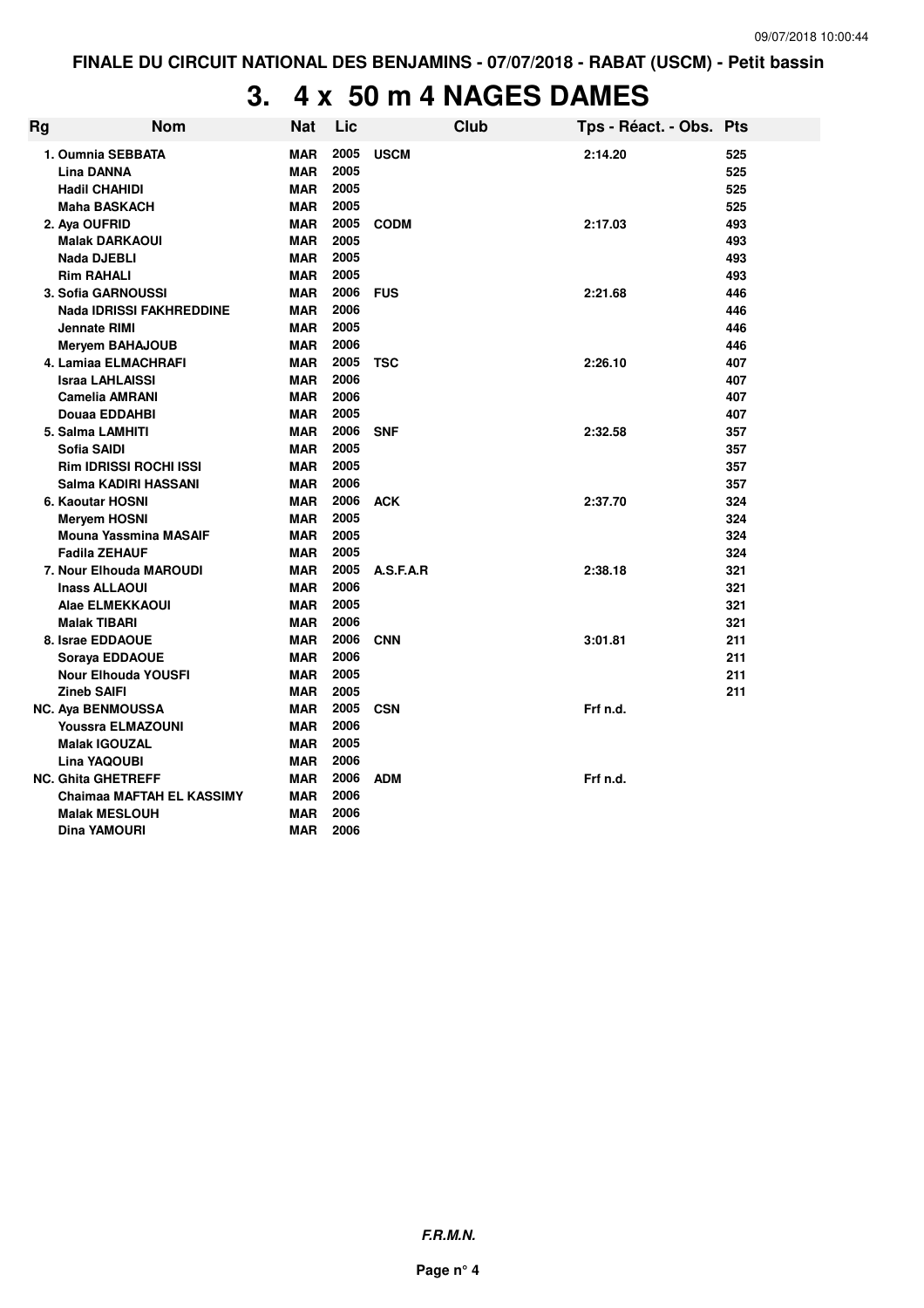# **4. 4 x 50 m NAGE LIBRE MESSIEURS**

| Rg | <b>Nom</b>                                     | Nat               | Lic          | Club             | Tps - Réact. - Obs. Pts |            |
|----|------------------------------------------------|-------------------|--------------|------------------|-------------------------|------------|
|    | 1. El Mehdi EL AOUFIR                          | <b>MAR</b>        | 2005         | <b>USCM</b>      | 1:50.80                 | 465        |
|    | <b>Said CHAHINE</b>                            | <b>MAR</b>        | 2005         |                  |                         | 465        |
|    | <b>Adam BOURZINE</b>                           | <b>MAR</b>        | 2005         |                  |                         | 465        |
|    | <b>Mohamed Sami ZEMZAMI</b>                    | <b>MAR</b>        | 2005         |                  |                         | 465        |
|    | 2. Alae BOUARGANE                              | MAR               | 2005         | <b>CODM</b>      | 1:59.92                 | 367        |
|    | <b>Hatim CHEHIBA</b>                           | MAR               | 2005         |                  |                         | 367        |
|    | <b>Taha CHTATI</b>                             | MAR               | 2005         |                  |                         | 367        |
|    | <b>Souhaib EL MOUSSAMI</b>                     | <b>MAR</b>        | 2006         |                  |                         | 367        |
|    | 3. Ilyass BERRADA                              | MAR               | 2005         | <b>FUS</b>       | 2:02.56                 | 343        |
|    | <b>Yassir EL MADANI</b>                        | <b>MAR</b>        | 2005         |                  |                         | 343        |
|    | Yahya TOURABI                                  | MAR               | 2005         |                  |                         | 343        |
|    | Sami KASMI                                     | <b>MAR</b>        | 2005         |                  |                         | 343        |
|    | 4. Ziad MAHRACH                                | MAR               | 2006         | <b>USF</b>       | 2:06.93                 | 309        |
|    | <b>Saad YASSIRI</b>                            | MAR               | 2005         |                  |                         | 309        |
|    | <b>Badr DEQQAOUI</b>                           | <b>MAR</b>        | 2005         |                  |                         | 309        |
|    | <b>Ismail DEQQAOUI</b>                         | MAR               | 2005         |                  |                         | 309        |
|    | 5. Yassine MIFTAH                              | <b>MAR</b>        | 2006         | <b>CNN</b>       | 2:08.52                 | 298        |
|    | <b>Othmane ELMAHI</b>                          | MAR               | 2005         |                  |                         | 298        |
|    | <b>Mehdi REFFASS</b>                           | <b>MAR</b>        | 2005         |                  |                         | 298        |
|    | <b>Ayman BOUCETTA</b>                          | MAR               | 2005         |                  |                         | 298        |
|    | 6. Asaad BOULMAKOUL                            | <b>MAR</b>        | 2006         | <b>ASS</b>       | 2:09.21                 | 293        |
|    | <b>Ahmed AIT BARGACH</b>                       | <b>MAR</b>        | 2005         |                  |                         | 293        |
|    | <b>Ahmed Yassine SEYAR</b>                     | <b>MAR</b>        | 2006         |                  |                         | 293        |
|    | <b>Yassine SEBBATA</b>                         | MAR               | 2006         |                  |                         | 293        |
|    | 7. Mohammed Tayeb GHALLAB                      | <b>MAR</b>        | 2006         | <b>SNF</b>       | 2:10.09                 | 287        |
|    | Ayoub LAMHITI                                  | <b>MAR</b>        | 2006         |                  |                         | 287        |
|    | <b>Karim BOUGHALEB</b>                         | MAR               | 2006         |                  |                         | 287        |
|    | <b>Adam LAMHITI</b>                            | <b>MAR</b>        | 2006         |                  |                         | 287        |
|    | 8. Hamza TABIT                                 | <b>MAR</b>        | 2006<br>2005 | <b>ASAMIN</b>    | 2:10.71                 | 283        |
|    | <b>Soufiane AMRI</b>                           | <b>MAR</b>        | 2005         |                  |                         | 283<br>283 |
|    | <b>Ali BENLACHHAB</b><br><b>Yasser BENHIDA</b> | MAR<br><b>MAR</b> | 2005         |                  |                         | 283        |
|    | 9. Saif Eddine CHOUAIBI                        | MAR               | 2006         | <b>ADM</b>       | 2:12.37                 | 273        |
|    | <b>Mohammed MEDIANE</b>                        | MAR               | 2005         |                  |                         | 273        |
|    | <b>Mohamed Taha BOUCHANE</b>                   | MAR               | 2006         |                  |                         | 273        |
|    | Yahya ZAGRI                                    | MAR               | 2006         |                  |                         | 273        |
|    | 10. Adam Othmane HAMDAOUI                      | <b>MAR</b>        | 2006         | <b>MCO</b>       | 2:16.78                 | 247        |
|    | <b>Ayoub CHIHAB</b>                            | <b>MAR</b>        | 2005         |                  |                         | 247        |
|    | <b>Houssam BOUBEKRI</b>                        | <b>MAR</b>        | 2005         |                  |                         | 247        |
|    | <b>Adham Salah CHERRAK</b>                     | MAR               | 2005         |                  |                         | 247        |
|    | 11. Saad SLIM                                  | MAR               | 2006         | <b>R.C.A.NAT</b> | 2:17.06                 | 245        |
|    | <b>Mohamed Hamza HAJOUANE</b>                  | <b>MAR</b>        | 2006         |                  |                         | 245        |
|    | <b>Yasser MAHLI</b>                            | MAR               | 2006         |                  |                         | 245        |
|    | <b>Mohamed Aymen HARRABIDA</b>                 | <b>MAR</b>        | 2005         |                  |                         | 245        |
|    | 12. Mehdi CHERGUI MOUANE                       | MAR               | 2005         | <b>ASNS</b>      | 2:38.68                 | 158        |
|    | <b>Salaheddine DNAYA</b>                       | <b>MAR</b>        | 2005         |                  |                         | 158        |
|    | <b>Abdoullah DRIBI ALAOUI</b>                  | MAR               | 2006         |                  |                         | 158        |
|    | <b>Soulayman MOUMINE</b>                       | MAR               | 2006         |                  |                         | 158        |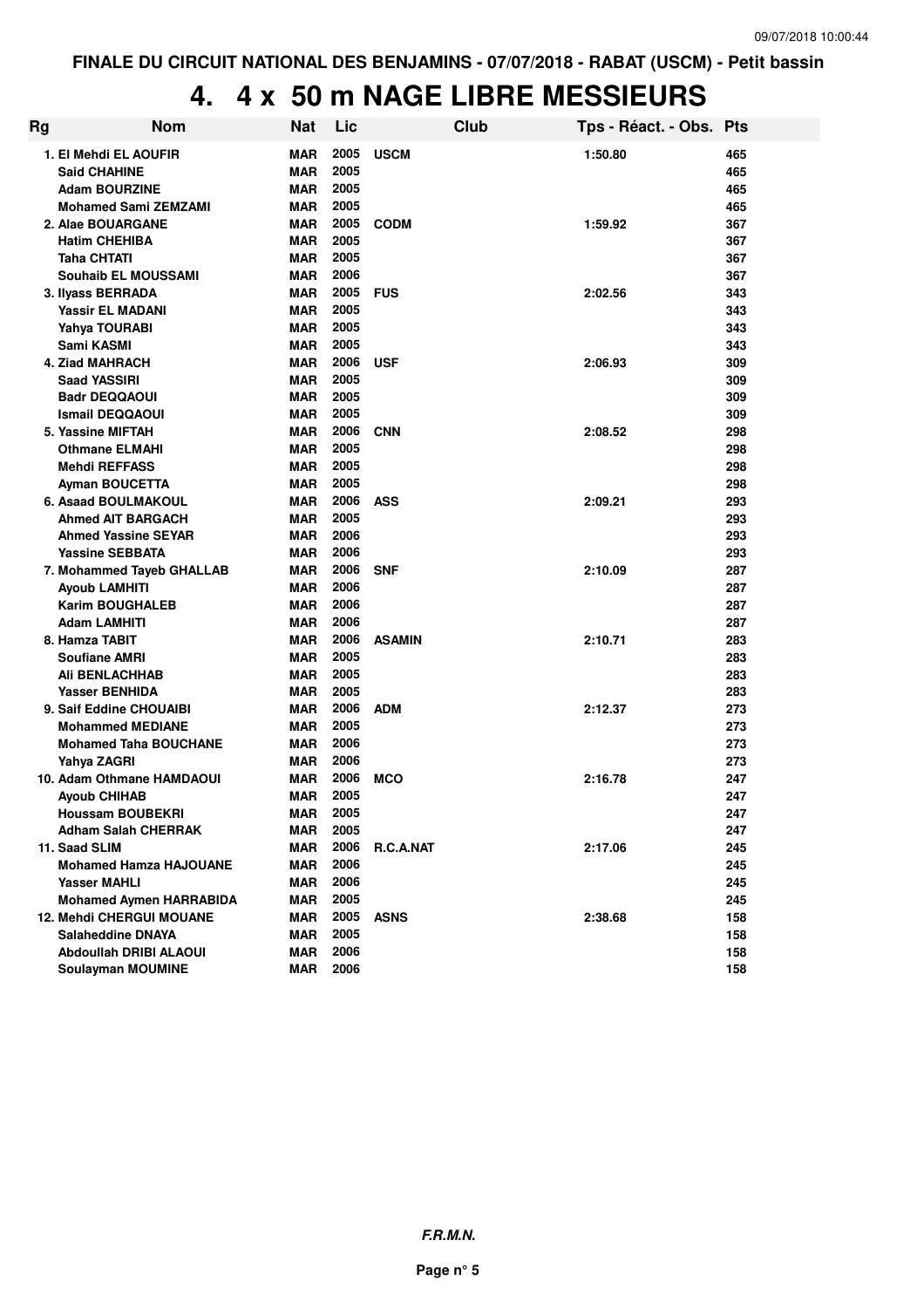### **5. 200 m 4 NAGES DAMES**

| <b>Rg</b>                 | <b>Nom</b>                                    | Nat                      | Lic          |                            | <b>Club</b> | Tps - Réact. - Obs. | <b>Pts</b> |
|---------------------------|-----------------------------------------------|--------------------------|--------------|----------------------------|-------------|---------------------|------------|
|                           | 1. Malak DARKAOUI                             | <b>MAR</b>               | 2005         | <b>CODM</b>                |             | 2:34.80             | 541        |
| 2. Lina DANNA             |                                               | MAR                      | 2005         | <b>USCM</b>                |             | 2:37.01             | 518        |
| 3. Hind DOUHA             |                                               | MAR                      | 2005         | R.C.A.NAT                  |             | 2:37.12             | 517        |
| 4. Nada DJEBLI            |                                               | <b>MAR</b>               | 2005         | <b>CODM</b>                |             | 2:39.99             | 490        |
|                           | 5. Maryem DAGRI                               | <b>MAR</b>               | 2005         | <b>USCM</b>                |             | 2:40.59             | 484        |
|                           | 6. Douaa EDDAHBI                              | MAR                      | 2005         | <b>TSC</b>                 |             | 2:41.44             | 477        |
|                           | 7. Yassmine DRAYEF                            | <b>MAR</b>               | 2006         | R.C.A.NAT                  |             | 2:41.87             | 473        |
|                           | 8. Maha BASKACH                               | <b>MAR</b>               | 2005         | <b>USCM</b>                |             | 2:42.65             | 466        |
|                           | 9. Oumnia SEBBATA                             | <b>MAR</b>               | 2005         | <b>USCM</b>                |             | 2:43.32             | 460        |
| 10. Jennate RIMI          |                                               | <b>MAR</b>               | 2005         | <b>FUS</b>                 |             | 2:44.31             | 452        |
| 11. Dina TOUZANI          |                                               | <b>MAR</b>               | 2005         | <b>CODM</b>                |             | 2:44.38             | 452        |
|                           | 12. Meryem BAHAJOUB                           | <b>MAR</b>               | 2006         | <b>FUS</b>                 |             | 2:44.75             | 448        |
|                           | 13. Lamiaa ELMACHRAFI                         | <b>MAR</b>               | 2005         | <b>TSC</b>                 |             | 2:44.98             | 447        |
| <b>14. Rim RAHALI</b>     |                                               | <b>MAR</b>               | 2005         | <b>CODM</b>                |             | 2:47.20             | 429        |
| 15. Meryem HOSNI          | 16. Yasmine YOUSRI                            | <b>MAR</b><br><b>MAR</b> | 2005<br>2006 | <b>ACK</b>                 |             | 2:47.35             | 428<br>416 |
| <b>17. Hadil CHAHIDI</b>  |                                               | MAR                      | 2005         | <b>CNCS</b><br><b>USCM</b> |             | 2:48.88<br>2:51.70  | 396        |
| <b>18. IIII BELHOCINE</b> |                                               | <b>MAR</b>               | 2005         | <b>WAC</b>                 |             | 2:53.21             | 386        |
|                           | <b>19. Abir MAHSSOUNE</b>                     | <b>MAR</b>               | 2006         | <b>CODM</b>                |             | 2:56.42             | 365        |
|                           | 20. Camelia AMRANI                            | <b>MAR</b>               | 2006         | <b>TSC</b>                 |             | 2:57.48             | 359        |
|                           | 21. Rim IDRISSI ROCHI ISSI                    | <b>MAR</b>               | 2005         | <b>SNF</b>                 |             | 2:57.78             | 357        |
|                           | <b>22. Sofia GARNOUSSI</b>                    | <b>MAR</b>               | 2006         | <b>FUS</b>                 |             | 2:59.63             | 346        |
|                           | 23. Wissal ELMARDI                            | <b>MAR</b>               | 2006         | <b>CODM</b>                |             | 2:59.78             | 345        |
| 24. Inass ALLAOUI         |                                               | <b>MAR</b>               | 2006         | A.S.F.A.R                  |             | 3:00.63             | 340        |
|                           | 25. Rim ELAMRAOUI                             | <b>MAR</b>               | 2006         | <b>FUS</b>                 |             | 3:02.43             | 330        |
| 26. Lina YAQOUBI          |                                               | <b>MAR</b>               | 2006         | <b>CSN</b>                 |             | 3:04.04             | 322        |
|                           | 27. Alae ELMEKKAOUI                           | <b>MAR</b>               | 2005         | A.S.F.A.R                  |             | 3:04.21             | 321        |
| 28. Zineb ATILLAH         |                                               | MAR                      | 2006         | <b>FUS</b>                 |             | 3:04.76             | 318        |
|                           | 29. Mouna Yassmina MASAIF                     | <b>MAR</b>               | 2005         | <b>ACK</b>                 |             | 3:04.95             | 317        |
| 30. Fadila ZEHAUF         |                                               | <b>MAR</b>               | 2005         | <b>ACK</b>                 |             | 3:05.54             | 314        |
|                           | 31. Israa LAHLAISSI                           | MAR                      | 2006         | <b>TSC</b>                 |             | 3:05.85             | 312        |
|                           | 32. Salma KADIRI HASSANI                      | MAR                      | 2006         | <b>SNF</b>                 |             | 3:06.48             | 309        |
|                           | 33. Kenza SALMAN                              | MAR                      | 2005         | R.C.A.NAT                  |             | 3:07.92             | 302        |
|                           | 34. Youssra ELMAZOUNI                         | <b>MAR</b>               | 2006         | <b>CSN</b>                 |             | 3:10.33             | 291        |
| 35. Sofia SAIDI           |                                               | <b>MAR</b>               | 2005         | <b>SNF</b>                 |             | 3:10.87             | 288        |
| 36. Aya JABRI             |                                               | <b>MAR</b>               | 2006         | <b>CODM</b>                |             | 3:12.39             | 281        |
| 37. Abla BELMATI          |                                               | <b>MAR</b>               | 2006         | <b>FUS</b>                 |             | 3:12.45             | 281        |
| 38. Salma RHOUL           |                                               | <b>MAR</b>               | 2006         | <b>FUS</b>                 |             | 3:12.65             | 280        |
|                           | 39. Yassmine LAFDILI                          | <b>MAR</b>               | 2006 USF     |                            |             | 3:12.79             | 280        |
|                           | 40. Malak LAHJOUJI                            | MAR                      |              | 2006 CODM                  |             | 3:13.08             | 278        |
| 41. Kaoutar HOSNI         |                                               | <b>MAR</b>               | 2006         | <b>ACK</b>                 |             | 3:14.68             | 272        |
| 42. Lyna TIKKI            |                                               | <b>MAR</b>               | 2006         | <b>ASS</b>                 |             | 3:16.21             | 265        |
| 43. Malak TIBARI          |                                               | MAR                      | 2006<br>2006 | A.S.F.A.R                  |             | 3:20.02             | 250        |
|                           | 44. Zineb BOULMAN<br>45. Nour Elhouda MAROUDI | <b>MAR</b><br><b>MAR</b> | 2005         | <b>MAS</b><br>A.S.F.A.R    |             | 3:23.35<br>3:25.09  | 238<br>232 |
|                           | 46. Aya ELOUAZZANI                            | <b>MAR</b>               | 2006         | <b>OCS</b>                 |             | 3:27.58             | 224        |
| 47. Hiba MALKI            |                                               | <b>MAR</b>               | 2005         | <b>WAC</b>                 |             | 3:28.33             | 222        |
|                           | 48. Kenza BOUTALEB JOUTEI                     | <b>MAR</b>               | 2005         | <b>USF</b>                 |             | 3:28.72             | 220        |
| 49. Salma LAMHITI         |                                               | <b>MAR</b>               | 2006         | <b>SNF</b>                 |             | 3:29.14             | 219        |
|                           | 50. Rim BELAHNICHI                            | <b>MAR</b>               | 2006         | A.S.F.A.R                  |             | 3:31.45             | 212        |
| 51. Alae BOUIRKI          |                                               | <b>MAR</b>               | 2005         | <b>CNN</b>                 |             | 3:34.25             | 204        |
|                           | 52. Fatima Zahra NAJAH                        | <b>MAR</b>               | 2006         | <b>U.S.O</b>               |             | 3:36.42             | 198        |
|                           | 53. Marwa AMRAOUI                             | <b>MAR</b>               | 2005         | <b>MCO</b>                 |             | 3:39.95             | 188        |
| 54. Lina MOJAB            |                                               | <b>MAR</b>               | 2005         | <b>SNF</b>                 |             | 3:40.81             | 186        |
|                           | 55. Nour Elhouda YOUSFI                       | <b>MAR</b>               | 2005         | <b>CNN</b>                 |             | 3:40.92             | 186        |
|                           | 56. Rim ZAARI JABRI                           | <b>MAR</b>               | 2006         | <b>ASS</b>                 |             | 3:49.45             | 166        |
|                           | <b>TLD. Soraya EDDAOUE</b>                    | <b>MAR</b>               | 2006         | <b>CNN</b>                 |             | 4:00.84             | 143        |
| <b>TLD. Israe EDDAOUE</b> |                                               | <b>MAR</b>               | 2006         | <b>CNN</b>                 |             | 4:06.38             | 134        |
| <b>TLD. Ihsane ZOHIR</b>  |                                               | <b>MAR</b>               | 2006         | <b>UNO</b>                 |             | 4:26.66             | 105        |
|                           | <b>NC. Ghita GHETREFF</b>                     | <b>MAR</b>               | 2006         | <b>ADM</b>                 |             | Frf n.d.            |            |
| <b>NC. Zineb SAIFI</b>    |                                               | <b>MAR</b>               | 2005         | <b>CNN</b>                 |             | Frf n.d.            |            |
|                           | <b>NC. Malak MESLOUH</b>                      | <b>MAR</b>               | 2006         | <b>ADM</b>                 |             | Dsq VI              | 0          |
|                           |                                               |                          |              |                            |             |                     |            |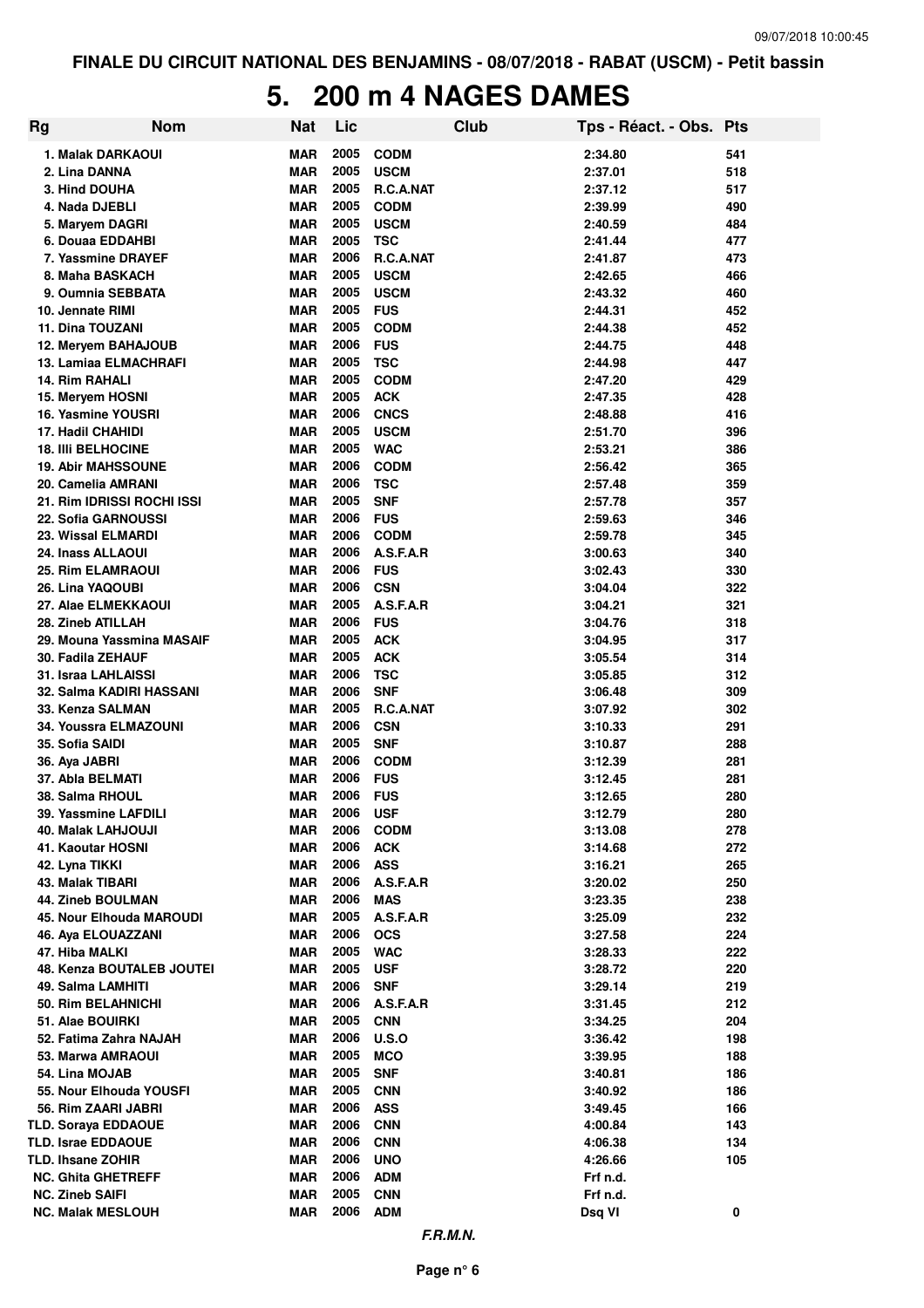## **5. 200 m 4 NAGES DAMES**

| Rg                                  | <b>Nom</b> | <b>Nat</b> | Lic  |               | Club | Tps - Réact. - Obs. Pts |   |
|-------------------------------------|------------|------------|------|---------------|------|-------------------------|---|
| <b>NC. Aya OUFRID</b>               |            | MAR        | 2005 | <b>CODM</b>   |      | Dsg VI                  | 0 |
| <b>NC. Wiam SAOUI</b>               |            | MAR        | 2006 | <b>ASAMIN</b> |      | Dsg VI                  | 0 |
| <b>NC. Malak IGOUZAL</b>            |            | <b>MAR</b> | 2005 | CSN           |      | Dsg VI                  | 0 |
| <b>NC. Maissam YAHIA</b>            |            | <b>MAR</b> | 2005 | DHJ           |      | Dsg VI                  | 0 |
| <b>NC. Imane LAHLOU</b>             |            | <b>MAR</b> | 2005 | <b>FUS</b>    |      | Dsg VI                  | 0 |
| <b>NC. Lina TOUZANI</b>             |            | MAR        | 2005 | <b>CODM</b>   |      | Dsg NI                  | 0 |
| <b>NC. Nada IDRISSI FAKHREDDINE</b> |            | <b>MAR</b> | 2006 | <b>FUS</b>    |      | Dsg NI                  | 0 |
| <b>NC. Asmae KRIBII</b>             |            | <b>MAR</b> | 2006 | <b>MCO</b>    |      | Dsg NI                  | 0 |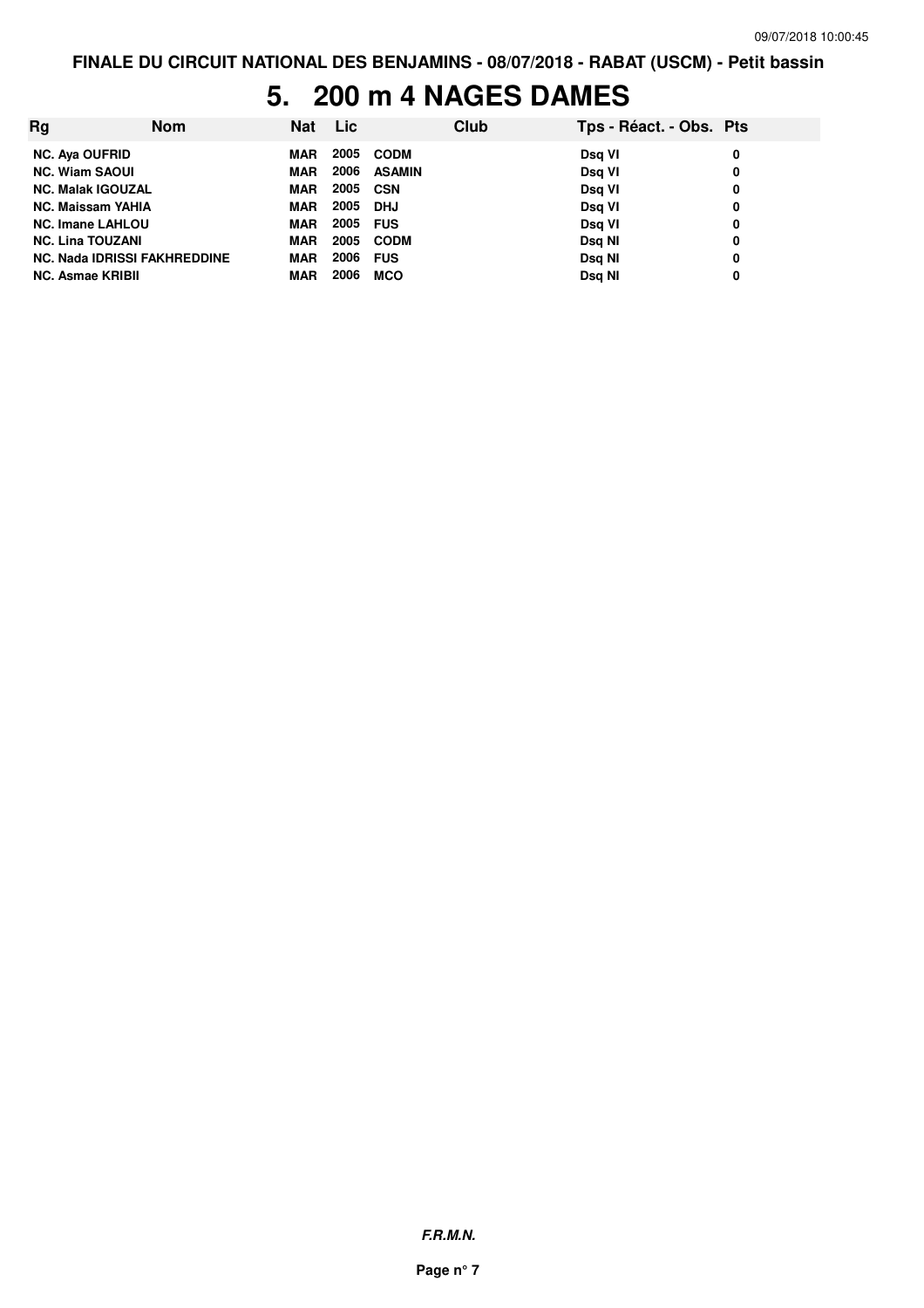### **6. 200 m 4 NAGES MESSIEURS**

| Rg | <b>Nom</b>                                     | <b>Nat</b>        | Lic          |                           | Club | Tps - Réact. - Obs. Pts |            |
|----|------------------------------------------------|-------------------|--------------|---------------------------|------|-------------------------|------------|
|    | 1. Mohamed Sami ZEMZAMI                        | MAR               | 2005         | <b>USCM</b>               |      | 2:27.97                 | 461        |
|    | 2. Said CHAHINE                                | MAR               | 2005         | <b>USCM</b>               |      | 2:30.36                 | 440        |
|    | 3. Adam BOURZINE                               | MAR               | 2005         | <b>USCM</b>               |      | 2:32.79                 | 419        |
|    | <b>4. Ali ESSARSARE</b>                        | MAR               | 2005         | <b>CODM</b>               |      | 2:34.21                 | 407        |
|    | 5. Ismail DEQQAOUI                             | MAR               | 2005         | <b>USF</b>                |      | 2:34.79                 | 403        |
|    | 6. Hamza KAMAL                                 | <b>MAR</b>        | 2006         | <b>USCM</b>               |      | 2:35.04                 | 401        |
|    | 7. Marwane SEBBATA                             | <b>MAR</b>        | 2006         | <b>USCM</b>               |      | 2:36.10                 | 393        |
|    | <b>8. Khalil ELMOUNE</b>                       | <b>MAR</b>        | 2005         | <b>CODM</b>               |      | 2:37.15                 | 385        |
|    | 9. Yassine SEBBATA                             | <b>MAR</b>        | 2006         | <b>ASS</b>                |      | 2:39.79                 | 366        |
|    | 10. Akram NEJJAR                               | <b>MAR</b>        | 2006         | <b>USCM</b>               |      | 2:40.19                 | 363        |
|    | 11. Othmane ZITOUNI                            | MAR               | 2005         | <b>CODM</b>               |      | 2:41.26                 | 356        |
|    | <b>12. Yassir EL MADANI</b>                    | <b>MAR</b>        | 2005         | <b>FUS</b>                |      | 2:42.85                 | 346        |
|    | <b>13. Souhaib EL MOUSSAMI</b>                 | <b>MAR</b>        | 2006         | <b>CODM</b>               |      | 2:43.30                 | 343        |
|    | <b>14. Omar BENMOUSSA</b>                      | <b>MAR</b>        | 2006         | <b>USCM</b>               |      | 2:43.68                 | 341        |
|    | 15. Sami KASMI                                 | <b>MAR</b>        | 2005         | <b>FUS</b>                |      | 2:43.92                 | 339        |
|    | <b>16. Alae BOUARGANE</b>                      | MAR               | 2005         | <b>CODM</b>               |      | 2:44.05                 | 338        |
|    | <b>17. Ali SAADOUN</b>                         | <b>MAR</b>        | 2005         | <b>CODM</b>               |      | 2:44.24                 | 337        |
|    | <b>18. Youssef IDRISSI</b>                     | MAR               | 2005         | <b>CODM</b>               |      | 2:44.84                 | 333        |
|    | 19. Ziyad TIJARI                               | MAR               | 2006         | <b>CODM</b>               |      | 2:44.86                 | 333        |
|    | 20. Adam LAMHITI                               | MAR               | 2006         | <b>SNF</b>                |      | 2:45.49                 | 330        |
|    | 21. Hatim CHEHIBA                              | <b>MAR</b>        | 2005         | <b>CODM</b>               |      | 2:45.55                 | 329        |
|    | 22. Yasser OUARIACH                            | <b>MAR</b>        | 2005         | U.S.O                     |      | 2:45.75                 | 328        |
|    | 23. Jad KHERBOUCHE                             | MAR               | 2006         | <b>ACK</b>                |      | 2:47.77                 | 316        |
|    | 24. Mohamed Aymen HARRABIDA                    | MAR               | 2005         | R.C.A.NAT                 |      | 2:48.10                 | 314        |
|    | 25. Taha CHTATI                                | <b>MAR</b>        | 2005         | <b>CODM</b>               |      | 2:48.17                 | 314        |
|    | 26. Aymane BOUZAIDI                            | <b>MAR</b>        | 2005         | <b>CSN</b>                |      | 2:48.51                 | 312        |
|    | 27. Mohammed Tayeb GHALLAB                     | <b>MAR</b>        | 2006         | <b>SNF</b>                |      | 2:49.11                 | 309        |
|    | 28. Mohamed EL BOUZKRI                         | <b>MAR</b>        | 2005         | <b>CNCS</b>               |      | 2:49.87                 | 305        |
|    | 29. Yahya TOURABI                              | <b>MAR</b>        | 2005         | <b>FUS</b>                |      | 2:50.42                 | 302        |
|    | 30. Asaad BOULMAKOUL                           | MAR               | 2006         | <b>ASS</b>                |      | 2:51.20                 | 298        |
|    | 31. Yasser BENHIDA                             | MAR               | 2005         | <b>ASAMIN</b>             |      | 2:55.19                 | 278        |
|    | 32. Samy BENCHEBBA                             | MAR               | 2006         | <b>USCM</b>               |      | 2:55.32                 | 277        |
|    | 33. Ilyass BERRADA                             | MAR               | 2005         | <b>FUS</b>                |      | 2:56.08                 | 273        |
|    | <b>34. Ali BENLACHHAB</b>                      | MAR               | 2005         | <b>ASAMIN</b>             |      | 2:57.84                 | 265        |
|    | 35. Badr DEQQAOUI                              | <b>MAR</b>        | 2005         | <b>USF</b>                |      | 2:58.07                 | 264        |
|    | 36. Hamza TABIT                                | <b>MAR</b>        | 2006         | <b>ASAMIN</b>             |      | 2:58.68                 | 262        |
|    | 37. Ziad MAHRACH                               | MAR               | 2006<br>2005 | <b>USF</b><br><b>USCM</b> |      | 2:59.82                 | 257        |
|    | 38. Ahmed Rayane ELYACOUTI<br>39. Ali ELKHALIL | MAR               | 2006         |                           |      | 3:00.40                 | 254        |
|    | <b>40. Nouh ZAROUKI</b>                        | <b>MAR</b><br>MAR | 2005         | <b>FUS</b>                |      | 3:00.73                 | 253        |
|    | 41. Saad YASSIRI                               | <b>MAR</b>        | 2005         | <b>UNO</b><br><b>USF</b>  |      | 3:01.72<br>3:03.15      | 249<br>243 |
|    | 42. Saif Eddine CHOUAIBI                       | <b>MAR</b>        | 2006         | <b>ADM</b>                |      | 3:03.17                 | 243        |
|    | <b>43. Ali BOUSLIM</b>                         | <b>MAR</b>        | 2006         | <b>TSC</b>                |      | 3:05.06                 | 236        |
|    | 44. Ali BENCHEKROUN                            | <b>MAR</b>        | 2006         | <b>USF</b>                |      | 3:05.09                 | 235        |
|    | 45. Yasser MAHLI                               | <b>MAR</b>        | 2006         | R.C.A.NAT                 |      | 3:05.80                 | 233        |
|    | 46. Ahmed BENAZZOUZ                            | <b>MAR</b>        | 2006         | <b>OCS</b>                |      | 3:07.69                 | 226        |
|    | 47. Ayoub LAMHITI                              | MAR               | 2006         | <b>SNF</b>                |      | 3:08.00                 | 225        |
|    | 48. Soufiane AMRI                              | <b>MAR</b>        | 2005         | <b>ASAMIN</b>             |      | 3:08.22                 | 224        |
|    | 49. Mohammed MEDIANE                           | <b>MAR</b>        | 2005         | <b>ADM</b>                |      | 3:08.71                 | 222        |
|    | 50. Ahmed Yassine SEYAR                        | <b>MAR</b>        | 2006         | <b>ASS</b>                |      | 3:09.25                 | 220        |
|    | 51. Omar MOUMINA                               | <b>MAR</b>        | 2006         | <b>FUS</b>                |      | 3:09.54                 | 219        |
|    | 52. Mehdi REFFASS                              | MAR               | 2005         | <b>CNN</b>                |      | 3:09.99                 | 218        |
|    | 53. Jade KISSAMI                               | <b>MAR</b>        | 2006         | <b>FUS</b>                |      | 3:10.59                 | 216        |
|    | 54. Hamza FOUKAHY                              | <b>MAR</b>        | 2006         | <b>FUS</b>                |      | 3:12.75                 | 208        |
|    | 55. Yahya ZAGRI                                | <b>MAR</b>        | 2006         | <b>ADM</b>                |      | 3:13.07                 | 207        |
|    | 56. Abdessalam BEN KALTOUM                     | <b>MAR</b>        | 2005         | <b>USF</b>                |      | 3:13.32                 | 207        |
|    | 57. Hassan ELALAMI                             | <b>MAR</b>        | 2006         | <b>FUS</b>                |      | 3:13.37                 | 206        |
|    | 58. Taha HAMMANI                               | <b>MAR</b>        | 2005         | <b>USF</b>                |      | 3:13.53                 | 206        |
|    | 59. Houssam BENRBIB                            | <b>MAR</b>        | 2006         | <b>OCS</b>                |      | 3:13.68                 | 205        |
|    | 60. Othmane CHADIDE                            | <b>MAR</b>        | 2005         | <b>CSE</b>                |      | 3:15.04                 | 201        |
|    | 61. Omar BOUGOTAYA                             | <b>MAR</b>        | 2006         | A.S.F.A.R                 |      | 3:16.06                 | 198        |
|    | 62. Karim BOUGHALEB                            | <b>MAR</b>        | 2006         | <b>SNF</b>                |      | 3:16.59                 | 196        |
|    |                                                |                   |              |                           |      |                         |            |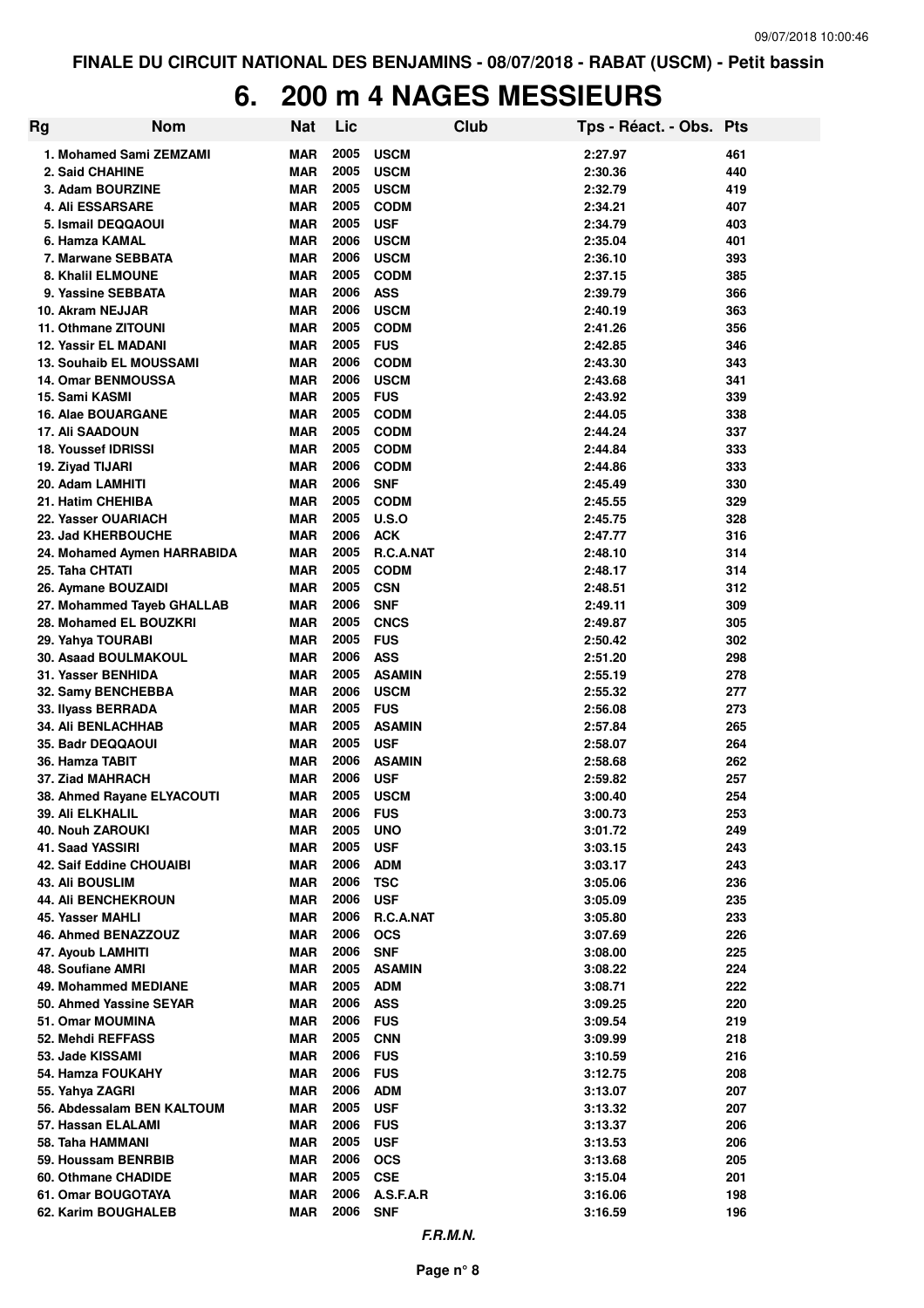# **6. 200 m 4 NAGES MESSIEURS**

| <b>Rg</b>                             | <b>Nom</b>                      | <b>Nat</b> | Lic  |             | <b>Club</b> | Tps - Réact. - Obs. Pts |     |
|---------------------------------------|---------------------------------|------------|------|-------------|-------------|-------------------------|-----|
| 63. El Mehdi MOUHACHIM                |                                 | <b>MAR</b> | 2006 | <b>JIHA</b> |             | 3:17.20                 | 195 |
| 64. Mohammed ELHARRAK                 |                                 | <b>MAR</b> | 2006 | <b>ASS</b>  |             | 3:17.65                 | 193 |
| 65. Wael KABIRI                       |                                 | <b>MAR</b> | 2005 | <b>ASS</b>  |             | 3:17.66                 | 193 |
| 66. Houssam BOUBEKRI                  |                                 | <b>MAR</b> | 2005 | <b>MCO</b>  |             | 3:17.69                 | 193 |
| 67. Ahmed AIT BARGACH                 |                                 | <b>MAR</b> | 2005 | <b>ASS</b>  |             | 3:18.02                 | 192 |
|                                       | 68. Mohamed Salah Eddine RAHHOU | <b>MAR</b> | 2005 | <b>UNO</b>  |             | 3:18.24                 | 191 |
| 69. Saad SLIM                         |                                 | <b>MAR</b> | 2006 | R.C.A.NAT   |             | 3:19.31                 | 188 |
| 70. Mohamed SAHTARI                   |                                 | <b>MAR</b> | 2005 | <b>KAC</b>  |             | 3:21.62                 | 182 |
| 71. Aymane DIANI                      |                                 | <b>MAR</b> | 2005 | <b>JIHA</b> |             | 3:22.72                 | 179 |
| 72. Hamid MEZRAOUI                    |                                 | <b>MAR</b> | 2005 | <b>ASS</b>  |             | 3:22.89                 | 179 |
| 73. Mohamed Taha BOUCHANE             |                                 | <b>MAR</b> | 2006 | <b>ADM</b>  |             | 3:23.51                 | 177 |
| <b>74. Youssef BEKKAOUI</b>           |                                 | <b>MAR</b> | 2006 | <b>ASS</b>  |             | 3:23.87                 | 176 |
| <b>75. Ayoub CHIHAB</b>               |                                 | <b>MAR</b> | 2005 | <b>MCO</b>  |             | 3:23.94                 | 176 |
| 76. Mehdi KAMIL                       |                                 | <b>MAR</b> | 2006 | <b>WAC</b>  |             | 3:25.23                 | 173 |
| 77. Mohamed Hamza HAJOUANE            |                                 | <b>MAR</b> | 2006 | R.C.A.NAT   |             | 3:25.61                 | 172 |
| 78. Adam Othmane HAMDAOUI             |                                 | <b>MAR</b> | 2006 | <b>MCO</b>  |             | 3:25.93                 | 171 |
| 79. Mehdi CHERGUI MOUANE              |                                 | <b>MAR</b> | 2005 | <b>ASNS</b> |             | 3:26.78                 | 169 |
| 80. Marwane EL HAOUAT                 |                                 | <b>MAR</b> | 2006 | <b>SNF</b>  |             | 3:28.76                 | 164 |
| 81. Yassine MIFTAH                    |                                 | <b>MAR</b> | 2006 | <b>CNN</b>  |             | 3:28.87                 | 164 |
| 82. Aymane BERRAHMA                   |                                 | <b>MAR</b> | 2005 | <b>ASS</b>  |             | 3:28.97                 | 163 |
| 83. Mohammed MANSOURI                 |                                 | <b>MAR</b> | 2006 | <b>SNF</b>  |             | 3:31.90                 | 157 |
| 84. Abdoullah DRIBI ALAOUI            |                                 | <b>MAR</b> | 2006 | <b>ASNS</b> |             | 3:40.48                 | 139 |
| 85. Anass BENBASSOU                   |                                 | <b>MAR</b> | 2005 | <b>ASS</b>  |             | 3:46.89                 | 128 |
| <b>TLD. Othmane ANEB</b>              |                                 | <b>MAR</b> | 2006 | <b>KAC</b>  |             | 4:03.53                 | 103 |
| <b>TLD. Houmam IALLATEN</b>           |                                 | <b>MAR</b> | 2006 | <b>CNN</b>  |             | 4:10.24                 | 95  |
| <b>NC. Ilyas SIOUAGHI</b>             |                                 | <b>MAR</b> | 2005 | <b>ADM</b>  |             | Frf n.d.                |     |
| <b>NC. Youssef OUTAHAJALA</b>         |                                 | <b>MAR</b> | 2006 | <b>CNN</b>  |             | Frf n.d.                |     |
| <b>NC. Youssef EL HARRAK</b>          |                                 | <b>MAR</b> | 2005 | <b>CNN</b>  |             | Frf n.d.                |     |
| <b>NC. Mohammed Yassine RHALOUSSI</b> |                                 | <b>MAR</b> | 2005 | U.S.O       |             | Frf n.d.                |     |
| <b>NC. Ayman BOUCETTA</b>             |                                 | <b>MAR</b> | 2005 | <b>CNN</b>  |             | Dsq FD                  | 0   |
| <b>NC. Mehdi ZEHNOUNI</b>             |                                 | <b>MAR</b> | 2005 | <b>DHJ</b>  |             | Dsq FD                  | 0   |
| <b>NC. Soulayman MOUMINE</b>          |                                 | <b>MAR</b> | 2006 | <b>ASNS</b> |             | Dsq VI                  | 0   |
| <b>NC. Othmane ELMAHI</b>             |                                 | <b>MAR</b> | 2005 | <b>CNN</b>  |             | Dsq VI                  | 0   |
| <b>NC. Ahmed Amine MAHRACH</b>        |                                 | <b>MAR</b> | 2006 | <b>WAC</b>  |             | Dsq VI                  | 0   |
| <b>NC. Youssef ZAKRI</b>              |                                 | <b>MAR</b> | 2006 | <b>USF</b>  |             | Dsq NI                  | 0   |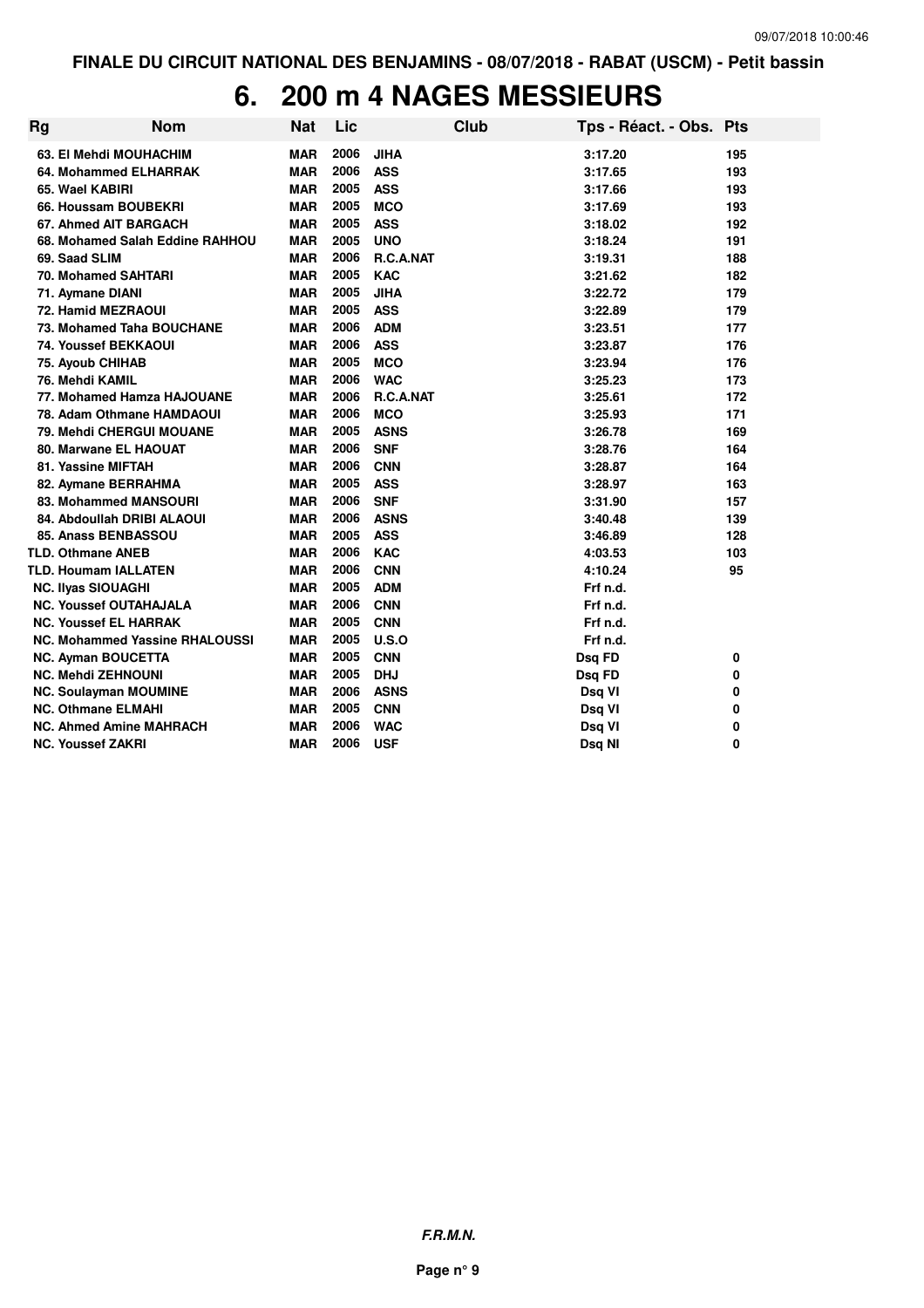# **7. 100 m PAPILLON DAMES**

| Rg | <b>Nom</b>                | <b>Nat</b> | Lic. |                  | Club | Tps - Réact. - Obs. Pts |     |
|----|---------------------------|------------|------|------------------|------|-------------------------|-----|
|    | 1. Lina DANNA             | <b>MAR</b> | 2005 | <b>USCM</b>      |      | 1:11.95                 | 471 |
|    | 2. Yassmine DRAYEF        | <b>MAR</b> | 2006 | <b>R.C.A.NAT</b> |      | 1:13.58                 | 440 |
|    | 3. Maha BASKACH           | <b>MAR</b> | 2005 | <b>USCM</b>      |      | 1:18.27                 | 365 |
|    | 4. Meryem BAHAJOUB        | <b>MAR</b> | 2006 | <b>FUS</b>       |      | 1:20.70                 | 333 |
|    | 5. Camelia AMRANI         | <b>MAR</b> | 2006 | <b>TSC</b>       |      | 1:21.07                 | 329 |
|    | <b>6. Abir MAHSSOUNE</b>  | <b>MAR</b> | 2006 | <b>CODM</b>      |      | 1:23.15                 | 305 |
|    | 7. Rim IDRISSI ROCHI ISSI | <b>MAR</b> | 2005 | <b>SNF</b>       |      | 1:23.76                 | 298 |
|    | 8. Mouna Yassmina MASAIF  | <b>MAR</b> | 2005 | <b>ACK</b>       |      | 1:23.86                 | 297 |
|    | 9. Lina YAQOUBI           | <b>MAR</b> | 2006 | <b>CSN</b>       |      | 1:25.67                 | 279 |
|    | 10. Youssra ELMAZOUNI     | <b>MAR</b> | 2006 | <b>CSN</b>       |      | 1:30.80                 | 234 |
|    | <b>11. Rim ELAMRAOUI</b>  | <b>MAR</b> | 2006 | <b>FUS</b>       |      | 1:31.82                 | 226 |
|    | 12. Salma RHOUL           | <b>MAR</b> | 2006 | <b>FUS</b>       |      | 1:32.69                 | 220 |
|    | <b>13. Zineb BOULMAN</b>  | <b>MAR</b> | 2006 | <b>MAS</b>       |      | 1:38.72                 | 182 |
|    | 14. Aya JABRI             | <b>MAR</b> | 2006 | <b>CODM</b>      |      | 1:41.06                 | 169 |
|    | <b>TLD. Marwa AMRAOUI</b> | <b>MAR</b> | 2005 | <b>MCO</b>       |      | 1:48.81                 | 136 |

**F.R.M.N.**

**Page n° 10**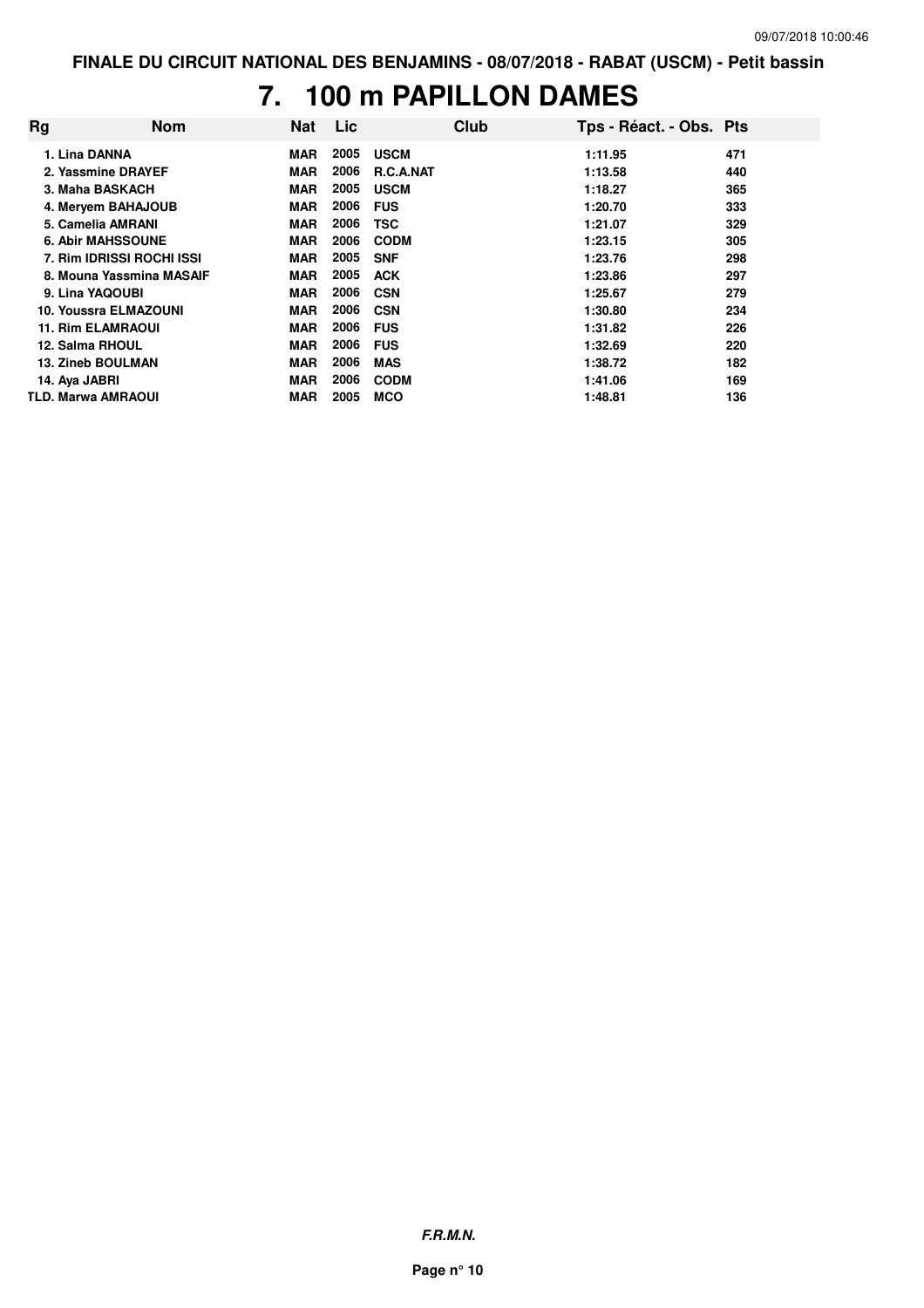# **8. 100 m PAPILLON MESSIEURS**

| Rg | <b>Nom</b>                        | Nat        | Lic  |                  | Club | Tps - Réact. - Obs. Pts |     |
|----|-----------------------------------|------------|------|------------------|------|-------------------------|-----|
|    | 1. Mohamed Sami ZEMZAMI           | <b>MAR</b> | 2005 | <b>USCM</b>      |      | 1:05.23                 | 445 |
|    | 2. Adam BOURZINE                  | <b>MAR</b> | 2005 | <b>USCM</b>      |      | 1:08.33                 | 387 |
|    | 3. Sami KASMI                     | <b>MAR</b> | 2005 | <b>FUS</b>       |      | 1:13.02                 | 317 |
|    | 4. Marwane SEBBATA                | <b>MAR</b> | 2006 | <b>USCM</b>      |      | 1:13.13                 | 316 |
|    | 5. Ziyad TIJARI                   | <b>MAR</b> | 2006 | <b>CODM</b>      |      | 1:16.26                 | 278 |
|    | 6. Yahya TOURABI                  | <b>MAR</b> | 2005 | <b>FUS</b>       |      | 1:16.76                 | 273 |
|    | 7. Ali SAADOUN                    | <b>MAR</b> | 2005 | <b>CODM</b>      |      | 1:17.29                 | 267 |
|    | 8. Mohamed Aymen HARRABIDA        | <b>MAR</b> | 2005 | R.C.A.NAT        |      | 1:17.81                 | 262 |
|    | 9. Yasser OUARIACH                | <b>MAR</b> | 2005 | U.S.O            |      | 1:17.92                 | 261 |
|    | 10. Ayman BOUCETTA                | <b>MAR</b> | 2005 | <b>CNN</b>       |      | 1:18.56                 | 255 |
|    | 11. Aymane BOUZAIDI               | <b>MAR</b> | 2005 | <b>CSN</b>       |      | 1:20.34                 | 238 |
|    | 12. Yasser MAHLI                  | <b>MAR</b> | 2006 | <b>R.C.A.NAT</b> |      | 1:23.81                 | 210 |
|    | 13. Ahmed Rayane ELYACOUTI        | <b>MAR</b> | 2005 | <b>USCM</b>      |      | 1:25.16                 | 200 |
|    | 14. Badr DEQQAOUI                 | <b>MAR</b> | 2005 | <b>USF</b>       |      | 1:26.06                 | 194 |
|    | <b>15. Ali BENCHEKROUN</b>        | <b>MAR</b> | 2006 | <b>USF</b>       |      | 1:26.78                 | 189 |
|    | <b>16. Ali ELKHALIL</b>           | <b>MAR</b> | 2006 | <b>FUS</b>       |      | 1:27.38                 | 185 |
|    | 17. Ziad MAHRACH                  | <b>MAR</b> | 2006 | <b>USF</b>       |      | 1:28.36                 | 179 |
|    | 18. Samy BENCHEBBA                | <b>MAR</b> | 2006 | <b>USCM</b>      |      | 1:29.18                 | 174 |
|    | <b>19. Mohammed MEDIANE</b>       | <b>MAR</b> | 2005 | <b>ADM</b>       |      | 1:30.87                 | 164 |
|    | 20. Ahmed Amine MAHRACH           | <b>MAR</b> | 2006 | <b>WAC</b>       |      | 1:33.77                 | 149 |
|    | <b>TLD. Saad SLIM</b>             | <b>MAR</b> | 2006 | <b>R.C.A.NAT</b> |      | 1:44.92                 | 107 |
|    | <b>TLD. Mehdi KAMIL</b>           | <b>MAR</b> | 2006 | <b>WAC</b>       |      | 1:47.77                 | 98  |
|    | <b>TLD. Adam Othmane HAMDAOUI</b> | <b>MAR</b> | 2006 | <b>MCO</b>       |      | 1:48.32                 | 97  |

**F.R.M.N.**

**Page n° 11**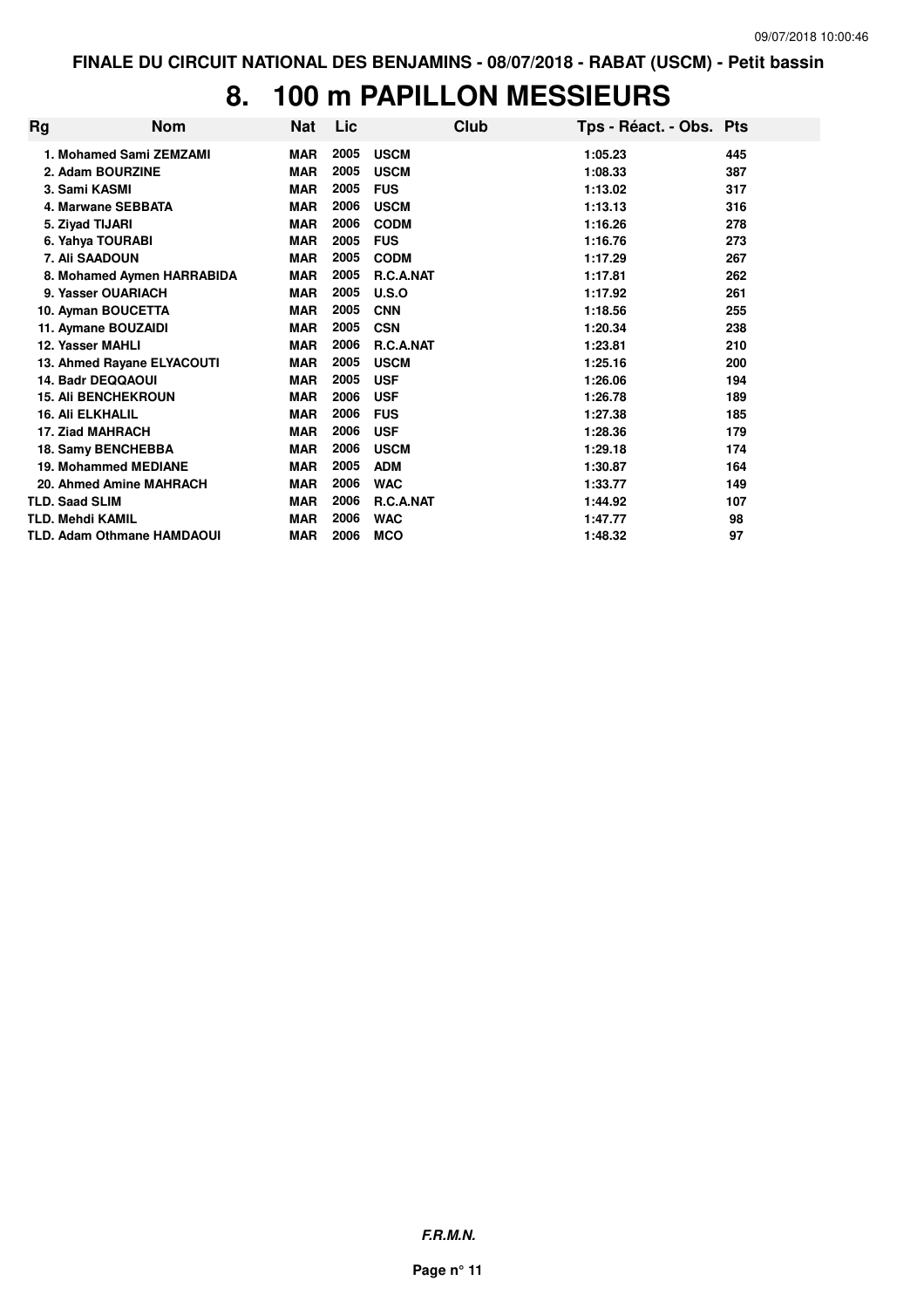#### **9. 200 m BRASSE DAMES**

| <b>Rg</b> | <b>Nom</b>                     | <b>Nat</b> | Lic  |             | Club | Tps - Réact. - Obs. Pts |     |
|-----------|--------------------------------|------------|------|-------------|------|-------------------------|-----|
|           | 1. Malak DARKAOUI              | <b>MAR</b> | 2005 | <b>CODM</b> |      | 2:48.44                 | 563 |
|           | 2. Hind DOUHA                  | <b>MAR</b> | 2005 | R.C.A.NAT   |      | 2:53.19                 | 518 |
|           | 3. Lamiaa ELMACHRAFI           | <b>MAR</b> | 2005 | <b>TSC</b>  |      | 2:57.10                 | 484 |
|           | 4. Nada DJEBLI                 | <b>MAR</b> | 2005 | <b>CODM</b> |      | 3:01.58                 | 449 |
|           | 5. Rim RAHALI                  | <b>MAR</b> | 2005 | <b>CODM</b> |      | 3:07.24                 | 410 |
|           | 5. Dina TOUZANI                | <b>MAR</b> | 2005 | <b>CODM</b> |      | 3:07.24                 | 410 |
|           | 7. Hadil CHAHIDI               | <b>MAR</b> | 2005 | <b>USCM</b> |      | 3:10.51                 | 389 |
|           | 8. Nada IDRISSI FAKHREDDINE    | <b>MAR</b> | 2006 | <b>FUS</b>  |      | 3:11.09                 | 385 |
|           | 9. Mervem HOSNI                | <b>MAR</b> | 2005 | <b>ACK</b>  |      | 3:11.96                 | 380 |
|           | <b>10. Malak MESLOUH</b>       | <b>MAR</b> | 2006 | <b>ADM</b>  |      | 3:14.90                 | 363 |
|           | 11. Salma KADIRI HASSANI       | <b>MAR</b> | 2006 | <b>SNF</b>  |      | 3:17.21                 | 351 |
|           | 12. Israa LAHLAISSI            | <b>MAR</b> | 2006 | <b>TSC</b>  |      | 3:18.14                 | 346 |
|           | 13. Kenza SALMAN               | <b>MAR</b> | 2005 | R.C.A.NAT   |      | 3:19.37                 | 339 |
|           | 14. Imane LAHLOU               | <b>MAR</b> | 2005 | <b>FUS</b>  |      | 3:22.68                 | 323 |
|           | <b>15. Wissal ELMARDI</b>      | <b>MAR</b> | 2006 | <b>CODM</b> |      | 3:23.91                 | 317 |
|           | 16. Sofia SAIDI                | <b>MAR</b> | 2005 | <b>SNF</b>  |      | 3:25.87                 | 308 |
|           | 17. Yassmine LAFDILI           | <b>MAR</b> | 2006 | <b>USF</b>  |      | 3:26.11                 | 307 |
|           | 18. Fadila ZEHAUF              | <b>MAR</b> | 2005 | <b>ACK</b>  |      | 3:33.46                 | 276 |
|           | 19. Lyna TIKKI                 | <b>MAR</b> | 2006 | <b>ASS</b>  |      | 3:34.33                 | 273 |
|           | 20. Abla BELMATI               | <b>MAR</b> | 2006 | <b>FUS</b>  |      | 3:36.18                 | 266 |
|           | 21. Malak IGOUZAL              | <b>MAR</b> | 2005 | <b>CSN</b>  |      | 3:36.63                 | 264 |
|           | 22. Kaoutar HOSNI              | <b>MAR</b> | 2006 | <b>ACK</b>  |      | 3:37.85                 | 260 |
|           | 23. Salma LAMHITI              | <b>MAR</b> | 2006 | <b>SNF</b>  |      | 3:39.01                 | 256 |
|           | <b>TLD. Hiba MALKI</b>         | <b>MAR</b> | 2005 | <b>WAC</b>  |      | 3:42.49                 | 244 |
|           | <b>TLD. Fatima Zahra NAJAH</b> | <b>MAR</b> | 2006 | U.S.O       |      | 3:47.33                 | 229 |
|           | <b>TLD. Aya ELOUAZZANI</b>     | <b>MAR</b> | 2006 | <b>OCS</b>  |      | 4:00.76                 | 192 |
|           | <b>TLD. Rim ZAARI JABRI</b>    | <b>MAR</b> | 2006 | <b>ASS</b>  |      | 4:05.82                 | 181 |
|           | <b>NC. Ghita GHETREFF</b>      | <b>MAR</b> | 2006 | <b>ADM</b>  |      | Frf n.d.                |     |
|           | <b>NC. Ihsane ZOHIR</b>        | <b>MAR</b> | 2006 | <b>UNO</b>  |      | Dsg NI                  | 0   |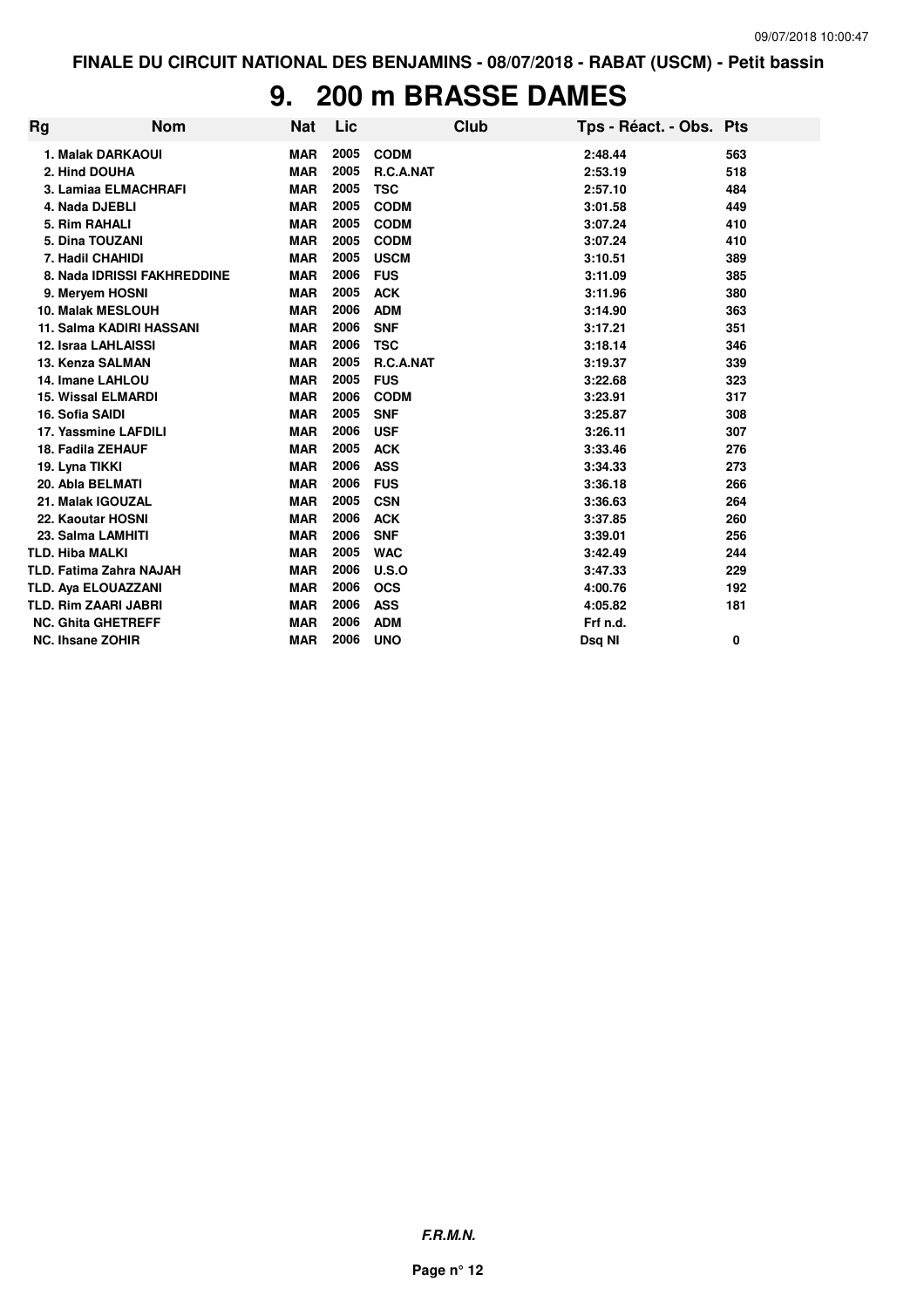# **10. 200 m BRASSE MESSIEURS**

| Rg                                      | <b>Nom</b> | <b>Nat</b> | Lic  |               | <b>Club</b> | Tps - Réact. - Obs. Pts |     |
|-----------------------------------------|------------|------------|------|---------------|-------------|-------------------------|-----|
| 1. Ismail DEQQAOUI                      |            | <b>MAR</b> | 2005 | <b>USF</b>    |             | 2:48.40                 | 429 |
| 2. Khalil ELMOUNE                       |            | <b>MAR</b> | 2005 | <b>CODM</b>   |             | 2:52.89                 | 396 |
| <b>3. Ali ESSARSARE</b>                 |            | <b>MAR</b> | 2005 | <b>CODM</b>   |             | 2:55.79                 | 377 |
| 4. Othmane ZITOUNI                      |            | <b>MAR</b> | 2005 | <b>CODM</b>   |             | 2:59.77                 | 352 |
| 5. Adam LAMHITI                         |            | <b>MAR</b> | 2006 | <b>SNF</b>    |             | 3:00.44                 | 348 |
| 6. Akram NEJJAR                         |            | <b>MAR</b> | 2006 | <b>USCM</b>   |             | 3:02.71                 | 335 |
| 7. Yassir EL MADANI                     |            | <b>MAR</b> | 2005 | <b>FUS</b>    |             | 3:04.59                 | 325 |
| 8. Yasser BENHIDA                       |            | <b>MAR</b> | 2005 | <b>ASAMIN</b> |             | 3:04.82                 | 324 |
| 9. Jad KHERBOUCHE                       |            | <b>MAR</b> | 2006 | <b>ACK</b>    |             | 3:15.19                 | 275 |
| 10. Ayoub LAMHITI                       |            | <b>MAR</b> | 2006 | <b>SNF</b>    |             | 3:19.12                 | 259 |
| 11. Hassan ELALAMI                      |            | <b>MAR</b> | 2006 | <b>FUS</b>    |             | 3:21.33                 | 251 |
| 12. Ilyass BERRADA                      |            | <b>MAR</b> | 2005 | <b>FUS</b>    |             | 3:22.36                 | 247 |
| 13. Omar MOUMINA                        |            | <b>MAR</b> | 2006 | <b>FUS</b>    |             | 3:22.88                 | 245 |
| <b>14. Ali BOUSLIM</b>                  |            | <b>MAR</b> | 2006 | <b>TSC</b>    |             | 3:23.78                 | 242 |
| <b>15. Houssam BOUBEKRI</b>             |            | <b>MAR</b> | 2005 | <b>MCO</b>    |             | 3:27.51                 | 229 |
| <b>16. Soufiane AMRI</b>                |            | <b>MAR</b> | 2005 | <b>ASAMIN</b> |             | 3:27.92                 | 227 |
| 17. Ahmed BENAZZOUZ                     |            | <b>MAR</b> | 2006 | <b>OCS</b>    |             | 3:29.16                 | 223 |
| <b>18. Othmane CHADIDE</b>              |            | <b>MAR</b> | 2005 | <b>CSE</b>    |             | 3:33.43                 | 210 |
| TLD. Mehdi CHERGUI MOUANE               |            | <b>MAR</b> | 2005 | <b>ASNS</b>   |             | 3:35.77                 | 203 |
| <b>TLD. Ahmed Yassine SEYAR</b>         |            | <b>MAR</b> | 2006 | <b>ASS</b>    |             | 3:36.11                 | 203 |
| <b>TLD. Ahmed AIT BARGACH</b>           |            | <b>MAR</b> | 2005 | <b>ASS</b>    |             | 3:36.32                 | 202 |
| <b>TLD. Mohamed Salah Eddine RAHHOU</b> |            | <b>MAR</b> | 2005 | <b>UNO</b>    |             | 3:36.89                 | 200 |
| <b>TLD. Hamid MEZRAOUI</b>              |            | <b>MAR</b> | 2005 | <b>ASS</b>    |             | 3:37.80                 | 198 |
| <b>TLD. Abdoullah DRIBI ALAOUI</b>      |            | <b>MAR</b> | 2006 | <b>ASNS</b>   |             | 3:39.36                 | 194 |
| <b>TLD. Ayoub CHIHAB</b>                |            | <b>MAR</b> | 2005 | <b>MCO</b>    |             | 3:39.48                 | 193 |
| <b>TLD. Hamza FOUKAHY</b>               |            | <b>MAR</b> | 2006 | <b>FUS</b>    |             | 3:43.81                 | 182 |
| <b>TLD. Marwane EL HAOUAT</b>           |            | <b>MAR</b> | 2006 | <b>SNF</b>    |             | 3:46.08                 | 177 |
| <b>TLD. Aymane BERRAHMA</b>             |            | <b>MAR</b> | 2005 | <b>ASS</b>    |             | 3:48.66                 | 171 |
| <b>TLD. Youssef ZAKRI</b>               |            | <b>MAR</b> | 2006 | <b>USF</b>    |             | 3:51.02                 | 166 |
| <b>TLD. Mohamed SAHTARI</b>             |            | <b>MAR</b> | 2005 | <b>KAC</b>    |             | 3:56.28                 | 155 |
| <b>TLD. Anass BENBASSOU</b>             |            | <b>MAR</b> | 2005 | <b>ASS</b>    |             | 3:57.96                 | 152 |
| <b>TLD. Soulayman MOUMINE</b>           |            | <b>MAR</b> | 2006 | <b>ASNS</b>   |             | 4:36.67                 | 96  |
| <b>NC. Ilyas SIOUAGHI</b>               |            | <b>MAR</b> | 2005 | <b>ADM</b>    |             | Frf n.d.                |     |
| <b>NC. Jade KISSAMI</b>                 |            | <b>MAR</b> | 2006 | <b>FUS</b>    |             | Frf n.d.                |     |
| <b>NC. Mohammed Yassine RHALOUSSI</b>   |            | <b>MAR</b> | 2005 | U.S.O         |             | Frf n.d.                |     |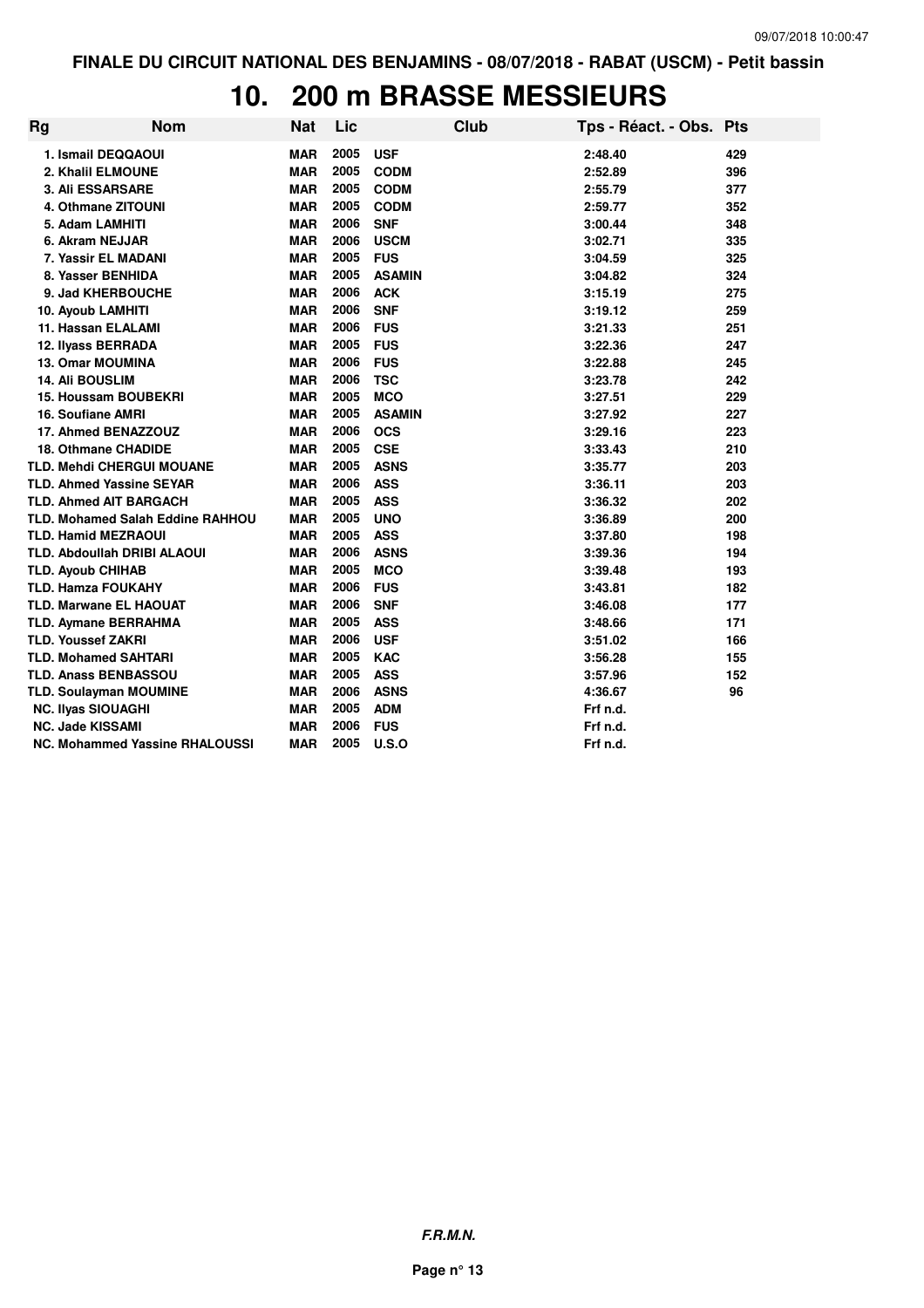### **11. 200 m DOS DAMES**

| Rg | <b>Nom</b>                        | Nat        | Lic  |               | Club | Tps - Réact. - Obs. Pts |     |
|----|-----------------------------------|------------|------|---------------|------|-------------------------|-----|
|    | 1. Oumnia SEBBATA                 | <b>MAR</b> | 2005 | <b>USCM</b>   |      | 2:38.04                 | 483 |
|    | 2. Maryem DAGRI                   | <b>MAR</b> | 2005 | <b>USCM</b>   |      | 2:41.14                 | 456 |
|    | 3. Jennate RIMI                   | <b>MAR</b> | 2005 | <b>FUS</b>    |      | $2:42.61$ (0.75)        | 444 |
|    | 4. Douaa EDDAHBI                  | <b>MAR</b> | 2005 | <b>TSC</b>    |      | 2:44.84                 | 426 |
|    | <b>5. Sofia GARNOUSSI</b>         | <b>MAR</b> | 2006 | <b>FUS</b>    |      | 2:45.34                 | 422 |
|    | 6. Yasmine YOUSRI                 | <b>MAR</b> | 2006 | <b>CNCS</b>   |      | 2:47.48                 | 406 |
|    | 7. Alae ELMEKKAOUI                | <b>MAR</b> | 2005 | A.S.F.A.R     |      | 2:55.00                 | 356 |
|    | <b>8. IIII BELHOCINE</b>          | <b>MAR</b> | 2005 | <b>WAC</b>    |      | 2:56.44                 | 347 |
|    | 9. Lina TOUZANI                   | <b>MAR</b> | 2005 | <b>CODM</b>   |      | 2:57.21                 | 343 |
|    | <b>10. Inass ALLAOUI</b>          | <b>MAR</b> | 2006 | A.S.F.A.R     |      | 2:59.38                 | 330 |
|    | 11. Wiam SAOUI                    | <b>MAR</b> | 2006 | <b>ASAMIN</b> |      | 3:03.46                 | 309 |
|    | <b>12. Malak LAHJOUJI</b>         | <b>MAR</b> | 2006 | <b>CODM</b>   |      | 3:07.30                 | 290 |
|    | 13. Asmae KRIBII                  | <b>MAR</b> | 2006 | <b>MCO</b>    |      | 3:20.69                 | 236 |
|    | <b>TLD. Maissam YAHIA</b>         | <b>MAR</b> | 2005 | <b>DHJ</b>    |      | 3:35.07                 | 191 |
|    | <b>TLD. Lina MOJAB</b>            | <b>MAR</b> | 2005 | <b>SNF</b>    |      | 3:38.11                 | 184 |
|    | <b>TLD. Nour Elhouda MAROUDI</b>  | <b>MAR</b> | 2005 | A.S.F.A.R     |      | 3:40.22                 | 178 |
|    | <b>TLD. Kenza BOUTALEB JOUTEI</b> | MAR        | 2005 | <b>USF</b>    |      | 3:43.90                 | 170 |
|    | <b>NC. Lina EL OUADIH</b>         | <b>MAR</b> | 2006 | <b>JIHA</b>   |      | Frf n.d.                |     |
|    | <b>NC. Aya OUFRID</b>             | <b>MAR</b> | 2005 | <b>CODM</b>   |      | <b>Abandon</b>          | 0   |
|    | <b>NC. Zineb ATILLAH</b>          | MAR        | 2006 | <b>FUS</b>    |      | Dsq NI                  | 0   |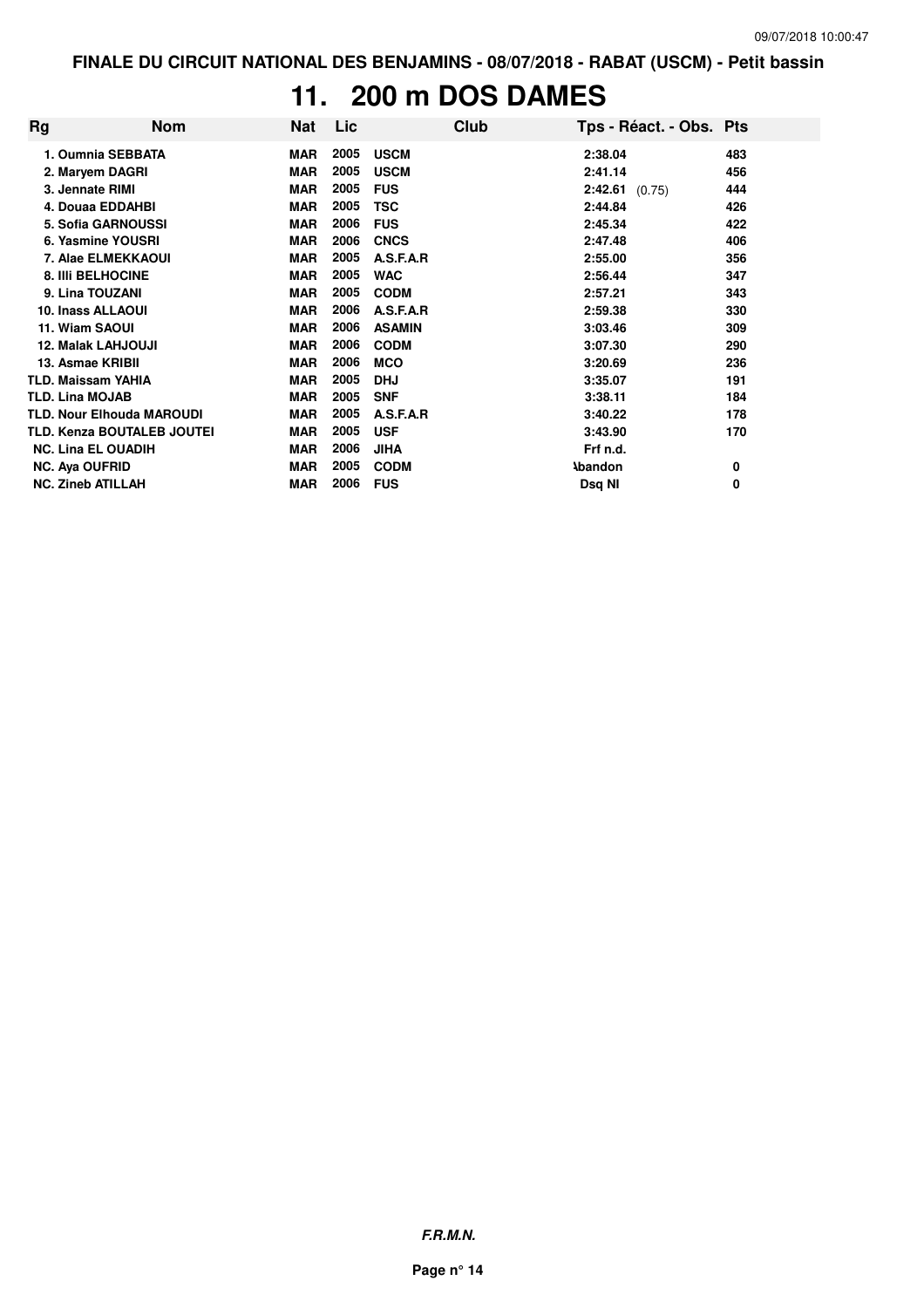### **12. 200 m DOS MESSIEURS**

| <b>Rg</b> | <b>Nom</b>                        | <b>Nat</b> | Lic  |               | Club | Tps - Réact. - Obs. Pts |     |
|-----------|-----------------------------------|------------|------|---------------|------|-------------------------|-----|
|           | <b>1. Said CHAHINE</b>            | <b>MAR</b> | 2005 | <b>USCM</b>   |      | 2:25.39                 | 456 |
|           | 2. Souhaib EL MOUSSAMI            | <b>MAR</b> | 2006 | <b>CODM</b>   |      | 2:34.28                 | 381 |
|           | 3. Hamza KAMAL                    | <b>MAR</b> | 2006 | <b>USCM</b>   |      | 2:34.59                 | 379 |
|           | 4. Taha CHTATI                    | <b>MAR</b> | 2005 | <b>CODM</b>   |      | 2:34.64                 | 379 |
|           | 5. Yassine SEBBATA                | <b>MAR</b> | 2006 | <b>ASS</b>    |      | 2:35.17                 | 375 |
|           | <b>6. Omar BENMOUSSA</b>          | <b>MAR</b> | 2006 | <b>USCM</b>   |      | 2:38.06                 | 355 |
|           | 7. Youssef IDRISSI                | <b>MAR</b> | 2005 | <b>CODM</b>   |      | 2:42.57                 | 326 |
|           | 8. Alae BOUARGANE                 | <b>MAR</b> | 2005 | <b>CODM</b>   |      | 2:44.93                 | 312 |
|           | 9. Ali BENLACHHAB                 | <b>MAR</b> | 2005 | <b>ASAMIN</b> |      | 2:46.38                 | 304 |
|           | 10. Mohammed Tayeb GHALLAB        | <b>MAR</b> | 2006 | <b>SNF</b>    |      | 2:46.65                 | 302 |
|           | 11. Hatim CHEHIBA                 | <b>MAR</b> | 2005 | <b>CODM</b>   |      | 2:47.89                 | 296 |
|           | <b>12. Asaad BOULMAKOUL</b>       | <b>MAR</b> | 2006 | <b>ASS</b>    |      | 2:53.15                 | 270 |
|           | 13. Saad YASSIRI                  | <b>MAR</b> | 2005 | <b>USF</b>    |      | 2:53.46                 | 268 |
|           | 14. Hamza TABIT                   | <b>MAR</b> | 2006 | <b>ASAMIN</b> |      | 2:57.12                 | 252 |
|           | <b>15. Nouh ZAROUKI</b>           | <b>MAR</b> | 2005 | <b>UNO</b>    |      | 3:00.90                 | 236 |
|           | <b>16. Mehdi ZEHNOUNI</b>         | <b>MAR</b> | 2005 | <b>DHJ</b>    |      | 3:08.08                 | 210 |
|           | <b>17. Youssef BEKKAOUI</b>       | <b>MAR</b> | 2006 | <b>ASS</b>    |      | 3:14.04                 | 191 |
|           | 18. Mohamed Hamza HAJOUANE        | <b>MAR</b> | 2006 | R.C.A.NAT     |      | 3:14.07                 | 191 |
|           | <b>19. Karim BOUGHALEB</b>        | <b>MAR</b> | 2006 | <b>SNF</b>    |      | 3:15.21                 | 188 |
|           | 20. Abdessalam BEN KALTOUM        | <b>MAR</b> | 2005 | <b>USF</b>    |      | 3:16.53                 | 184 |
|           | 21. Mohammed ELHARRAK             | <b>MAR</b> | 2006 | <b>ASS</b>    |      | 3:17.51                 | 181 |
|           | 22. Aymane DIANI                  | <b>MAR</b> | 2005 | <b>JIHA</b>   |      | 3:19.11                 | 177 |
|           | 23. El Mehdi MOUHACHIM            | <b>MAR</b> | 2006 | <b>JIHA</b>   |      | 3:19.62                 | 176 |
|           | <b>TLD. Mohamed Taha BOUCHANE</b> | <b>MAR</b> | 2006 | <b>ADM</b>    |      | 3:25.49                 | 161 |
|           | <b>TLD. Wael KABIRI</b>           | <b>MAR</b> | 2005 | <b>ASS</b>    |      | 3:26.36                 | 159 |
|           | <b>TLD. Taha HAMMANI</b>          | <b>MAR</b> | 2005 | <b>USF</b>    |      | 3:28.40                 | 154 |
|           | <b>TLD. Mohammed MANSOURI</b>     | <b>MAR</b> | 2006 | <b>SNF</b>    |      | 3:37.64                 | 135 |
|           | <b>TLD. Othmane ANEB</b>          | <b>MAR</b> | 2006 | <b>KAC</b>    |      | 3:44.81                 | 123 |
|           | <b>NC. Mohamed EL BOUZKRI</b>     | <b>MAR</b> | 2005 | <b>CNCS</b>   |      | Dsq VI                  | 0   |
|           | <b>NC. Houssam BENRBIB</b>        | <b>MAR</b> | 2006 | <b>OCS</b>    |      | Dsg NI                  | 0   |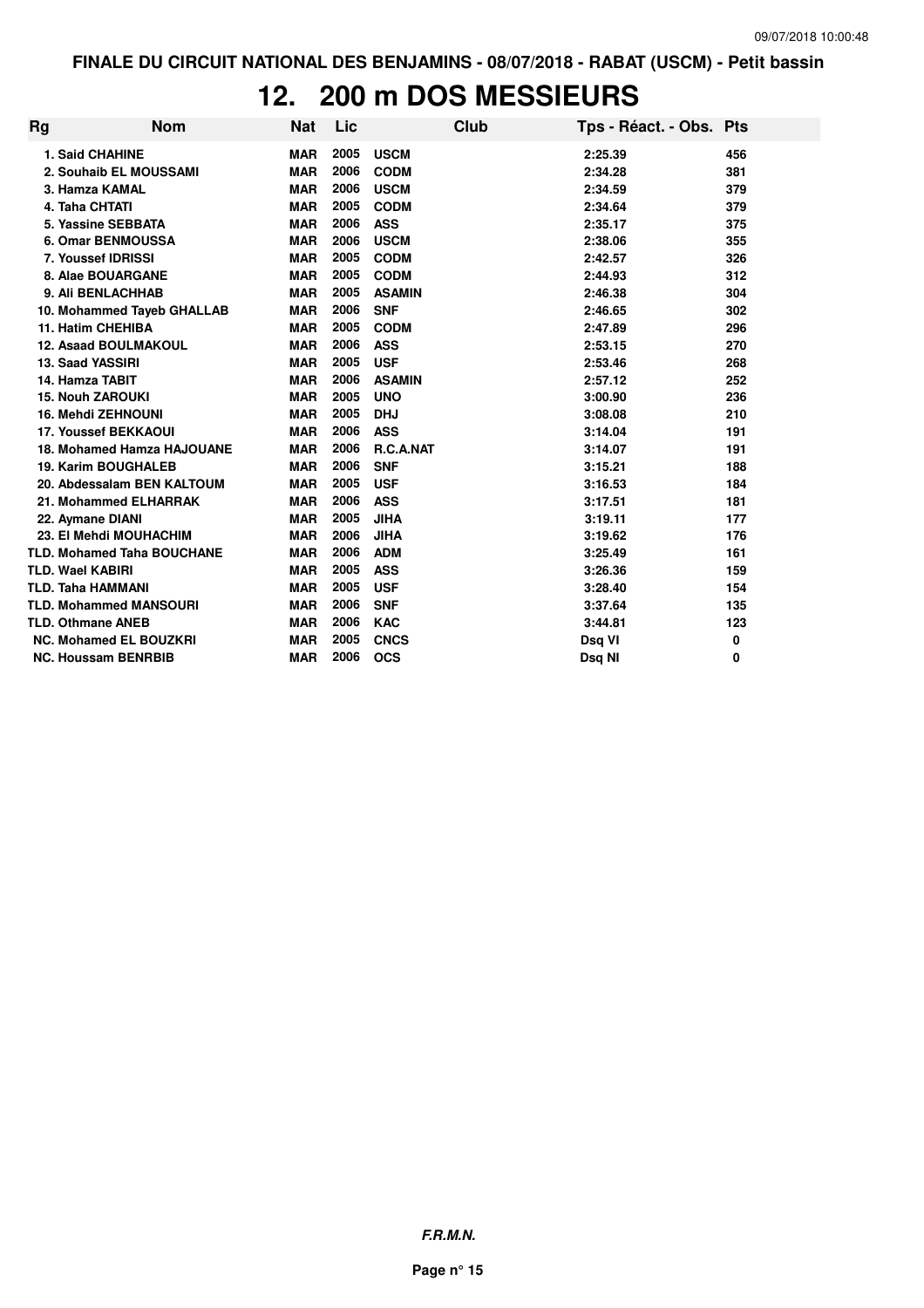### **13. 800 m NAGE LIBRE MESSIEURS**

| Rg | <b>Nom</b>                                     | <b>Nat</b>               | Lic          |                             | Club | Tps - Réact. - Obs. Pts |            |
|----|------------------------------------------------|--------------------------|--------------|-----------------------------|------|-------------------------|------------|
|    | 1. Mohamed Sami ZEMZAMI                        | MAR                      | 2005         | <b>USCM</b>                 |      | 9:11.68                 | 550        |
|    | 2. Said CHAHINE                                | <b>MAR</b>               | 2005         | <b>USCM</b>                 |      | 9:11.70                 | 550        |
|    | 3. Adam BOURZINE                               | <b>MAR</b>               | 2005         | <b>USCM</b>                 |      | 9:26.96                 | 507        |
|    | 4. Hamza KAMAL                                 | <b>MAR</b>               | 2006         | <b>USCM</b>                 |      | 9:31.88                 | 494        |
|    | 5. Marwane SEBBATA                             | <b>MAR</b>               | 2006         | <b>USCM</b>                 |      | 9:41.46                 | 470        |
|    | 6. Yassine SEBBATA                             | <b>MAR</b>               | 2006         | <b>ASS</b>                  |      | 9:52.06                 | 445        |
|    | 7. Akram NEJJAR                                | <b>MAR</b>               | 2006         | <b>USCM</b>                 |      | 9:57.49                 | 433        |
|    | 8. Omar BENMOUSSA                              | <b>MAR</b>               | 2006         | <b>USCM</b>                 |      | 10:01.77                | 424        |
|    | 9. Othmane ZITOUNI                             | <b>MAR</b>               | 2005         | <b>CODM</b>                 |      | 10:06.84                | 413        |
|    | 10. Souhaib EL MOUSSAMI                        | <b>MAR</b>               | 2006         | <b>CODM</b>                 |      | 10:08.98                | 409        |
|    | 11. Jad KHERBOUCHE                             | <b>MAR</b>               | 2006         | <b>ACK</b>                  |      | 10:11.06                | 405        |
|    | 12. Yassir EL MADANI                           | MAR                      | 2005         | <b>FUS</b>                  |      | 10:16.51                | 394        |
|    | <b>13. Ismail DEQQAOUI</b>                     | <b>MAR</b>               | 2005         | <b>USF</b>                  |      | 10:19.57                | 388        |
|    | 14. Aymane BOUZAIDI                            | <b>MAR</b>               | 2005         | <b>CSN</b>                  |      | 10:21.41                | 385        |
|    | <b>15. Youssef IDRISSI</b>                     | <b>MAR</b>               | 2005         | <b>CODM</b>                 |      | 10:23.27                | 381        |
|    | <b>16. Khalil ELMOUNE</b>                      | <b>MAR</b>               | 2005         | <b>CODM</b>                 |      | 10:26.11                | 376        |
|    | 17. Yasser OUARIACH                            | <b>MAR</b>               | 2005         | <b>U.S.O</b>                |      | 10:26.41                | 376        |
|    | <b>18. Ali SAADOUN</b>                         | <b>MAR</b>               | 2005         | <b>CODM</b>                 |      | 10:30.28                | 369        |
|    | 19. Taha CHTATI                                | <b>MAR</b>               | 2005         | <b>CODM</b>                 |      | 10:30.43                | 368        |
|    | 20. Sami KASMI                                 | <b>MAR</b>               | 2005         | <b>FUS</b>                  |      | 10:31.30                | 367        |
|    | 21. Ayman BOUCETTA                             | <b>MAR</b>               | 2005         | <b>CNN</b>                  |      | 10:34.53                | 361        |
|    | 22. Alae BOUARGANE                             | <b>MAR</b><br><b>MAR</b> | 2005<br>2006 | <b>CODM</b>                 |      | 10:36.18                | 358        |
|    | 23. Hamza TABIT<br>24. Ali ELKHALIL            | <b>MAR</b>               | 2006         | <b>ASAMIN</b><br><b>FUS</b> |      | 10:37.77<br>10:38.57    | 356<br>354 |
|    | 25. Ziyad TIJARI                               | <b>MAR</b>               | 2006         | <b>CODM</b>                 |      | 10:41.57                | 349        |
|    | 26. Mohamed Aymen HARRABIDA                    | <b>MAR</b>               | 2005         | R.C.A.NAT                   |      | 10:42.20                | 348        |
|    | 27. Ali BENLACHHAB                             | <b>MAR</b>               | 2005         | <b>ASAMIN</b>               |      | 10:43.25                | 347        |
|    | 28. Hatim CHEHIBA                              | <b>MAR</b>               | 2005         | <b>CODM</b>                 |      | 10:45.36                | 343        |
|    | 29. Ahmed Rayane ELYACOUTI                     | <b>MAR</b>               | 2005         | <b>USCM</b>                 |      | 10:47.09                | 341        |
|    | 30. Mohammed Tayeb GHALLAB                     | MAR                      | 2006         | <b>SNF</b>                  |      | 11:01.09                | 319        |
|    | 31. Mohamed EL BOUZKRI                         | <b>MAR</b>               | 2005         | <b>CNCS</b>                 |      | 11:02.65                | 317        |
|    | 32. Samy BENCHEBBA                             | <b>MAR</b>               | 2006         | <b>USCM</b>                 |      | 11:11.43                | 305        |
|    | 33. Adam LAMHITI                               | <b>MAR</b>               | 2006         | <b>SNF</b>                  |      | 11:12.73                | 303        |
|    | 34. Saad YASSIRI                               | <b>MAR</b>               | 2005         | <b>USF</b>                  |      | 11:12.89                | 303        |
|    | 35. Yahya TOURABI                              | <b>MAR</b>               | 2005         | <b>FUS</b>                  |      | 11:14.02                | 301        |
|    | 36. Jade KISSAMI                               | MAR                      | 2006         | <b>FUS</b>                  |      | 11:14.22                | 301        |
|    | 37. Asaad BOULMAKOUL                           | <b>MAR</b>               | 2006         | <b>ASS</b>                  |      | 11:26.41                | 285        |
|    | 38. Badr DEQQAOUI                              | <b>MAR</b>               | 2005         | <b>USF</b>                  |      | 11:31.80                | 279        |
|    | 39. Ilyass BERRADA                             | <b>MAR</b>               | 2005         | <b>FUS</b>                  |      | 11:38.37                | 271        |
|    | 40. Hamza FOUKAHY                              | MAR                      | 2006 FUS     |                             |      | 11:40.00                | 269        |
|    | 41. Yasser BENHIDA                             | <b>MAR</b>               | 2005         | <b>ASAMIN</b>               |      | 11:40.79                | 268        |
|    | 42. Yasser MAHLI                               | <b>MAR</b>               | 2006         | R.C.A.NAT                   |      | 11:42.29                | 266        |
|    | 43. Ziad MAHRACH                               | MAR                      | 2006         | <b>USF</b>                  |      | 11:42.72                | 266        |
|    | 44. Hassan ELALAMI                             | <b>MAR</b>               | 2006         | <b>FUS</b>                  |      | 11:43.45                | 265        |
|    | <b>45. Ali BOUSLIM</b>                         | <b>MAR</b>               | 2006         | <b>TSC</b>                  |      | 11:43.48                | 265        |
|    | 46. Soufiane AMRI                              | <b>MAR</b>               | 2005         | <b>ASAMIN</b>               |      | 11:47.39                | 261        |
|    | 47. Omar MOUMINA                               | <b>MAR</b>               | 2006         | <b>FUS</b>                  |      | 11:53.75                | 254        |
|    | <b>48. Youssef BEKKAOUI</b>                    | <b>MAR</b>               | 2006         | <b>ASS</b>                  |      | 11:59.99                | 247        |
|    | 49. Ahmed Yassine SEYAR                        | <b>MAR</b>               | 2006         | <b>ASS</b>                  |      | 12:00.29                | 247        |
|    | 50. Mehdi ZEHNOUNI                             | <b>MAR</b>               | 2005         | <b>DHJ</b>                  |      | 12:09.49                | 238        |
|    | 51. Yahya ZAGRI                                | <b>MAR</b>               | 2006<br>2006 | <b>ADM</b>                  |      | 12:10.93                | 236        |
|    | 52. Ahmed Amine MAHRACH<br>53. Karim BOUGHALEB | <b>MAR</b><br><b>MAR</b> | 2006         | <b>WAC</b><br><b>SNF</b>    |      | 12:12.07                | 235<br>230 |
|    | 54. Mohamed SAHTARI                            | <b>MAR</b>               | 2005         | <b>KAC</b>                  |      | 12:17.90<br>12:18.22    | 229        |
|    | TLD. Ahmed BENAZZOUZ                           | <b>MAR</b>               | 2006         | <b>OCS</b>                  |      | 12:22.08                | 226        |
|    | <b>TLD. Saad SLIM</b>                          | <b>MAR</b>               | 2006         | R.C.A.NAT                   |      | 12:32.10                | 217        |
|    | TLD. Mohamed Hamza HAJOUANE                    | <b>MAR</b>               | 2006         | R.C.A.NAT                   |      | 12:38.18                | 212        |
|    | <b>TLD. Mohammed ELHARRAK</b>                  | <b>MAR</b>               | 2006         | <b>ASS</b>                  |      | 12:49.35                | 202        |
|    | <b>TLD. Ahmed AIT BARGACH</b>                  | <b>MAR</b>               | 2005         | ASS                         |      | 13:01.84                | 193        |
|    | <b>TLD. Aymane BERRAHMA</b>                    | <b>MAR</b>               | 2005         | <b>ASS</b>                  |      | 13:19.98                | 180        |
|    | <b>TLD. Othmane CHADIDE</b>                    | <b>MAR</b>               | 2005         | <b>CSE</b>                  |      | 13:37.72                | 169        |
|    | <b>TLD. Othmane ANEB</b>                       | <b>MAR</b>               | 2006         | <b>KAC</b>                  |      | 13:38.38                | 168        |
|    |                                                |                          |              |                             |      |                         |            |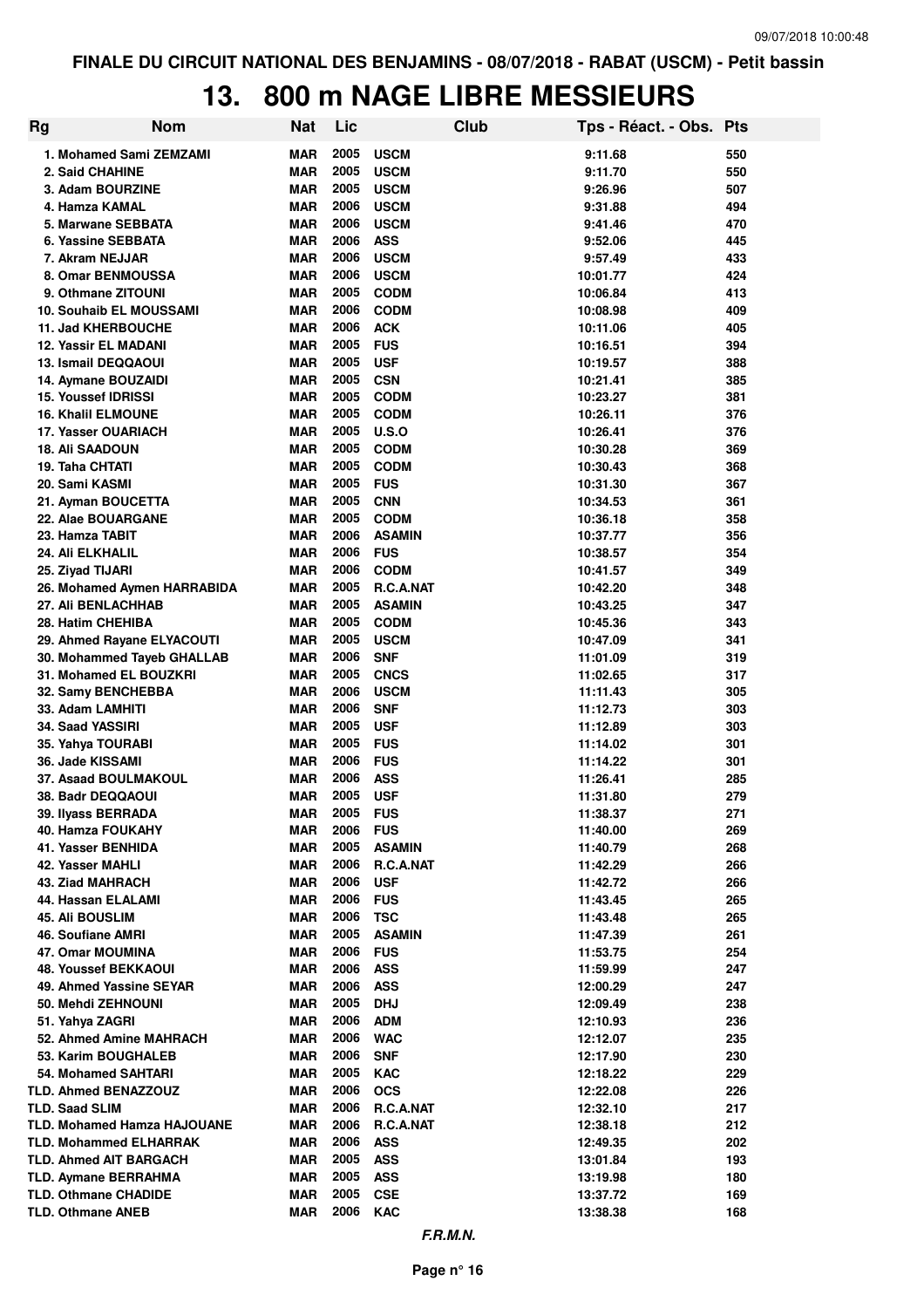### **13. 800 m NAGE LIBRE MESSIEURS**

| Rg                          | <b>Nom</b> | Nat        | <b>Lic</b> |           | <b>Club</b> | Tps - Réact. - Obs. Pts |     |
|-----------------------------|------------|------------|------------|-----------|-------------|-------------------------|-----|
| <b>TLD. Houssam BENRBIB</b> |            | MAR        | 2006 OCS   |           |             | 13:40.08                | 167 |
| <b>TLD. Ayoub LAMHITI</b>   |            | <b>MAR</b> | 2006 SNF   |           |             | 14:01.36                | 155 |
| TLD. Wael KABIRI            |            | <b>MAR</b> | 2005 ASS   |           |             | 14:20.86                | 144 |
| <b>NC. Ali ESSARSARE</b>    |            | <b>MAR</b> |            | 2005 CODM |             | Dsg FD                  |     |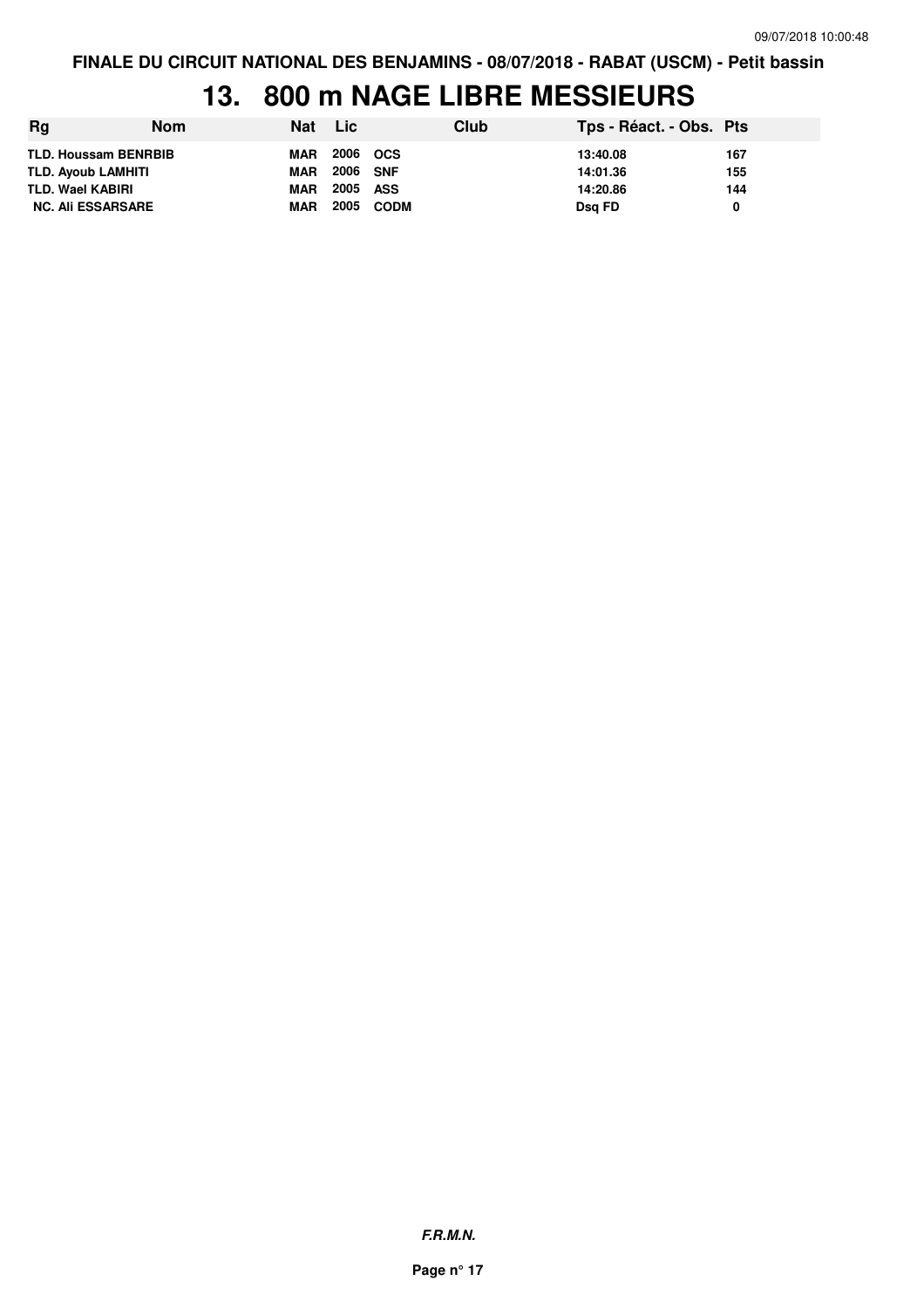### **14. 100 m NAGE LIBRE DAMES**

| Rg | <b>Nom</b>                             | <b>Nat</b>               | Lic          |                            | Club | Tps - Réact. - Obs. Pts |            |
|----|----------------------------------------|--------------------------|--------------|----------------------------|------|-------------------------|------------|
|    | 1. Lina DANNA                          | MAR                      | 2005         | <b>USCM</b>                |      | 1:02.19                 | 587        |
|    | 2. Maha BASKACH                        | MAR                      | 2005         | <b>USCM</b>                |      | 1:02.66                 | 573        |
|    | 3. Maryem DAGRI                        | <b>MAR</b>               | 2005         | <b>USCM</b>                |      | 1:03.60                 | 548        |
|    | 4. Rim RAHALI                          | <b>MAR</b>               | 2005         | <b>CODM</b>                |      | 1:04.67                 | 522        |
|    | 5. Hind DOUHA                          | <b>MAR</b>               | 2005         | R.C.A.NAT                  |      | 1:04.69                 | 521        |
|    | 6. Douaa EDDAHBI                       | <b>MAR</b>               | 2005         | <b>TSC</b>                 |      | 1:04.86                 | 517        |
|    | 7. Malak DARKAOUI                      | <b>MAR</b>               | 2005         | <b>CODM</b>                |      | 1:05.06                 | 512        |
|    | 8. Oumnia SEBBATA                      | <b>MAR</b>               | 2005         | <b>USCM</b>                |      | 1:05.23                 | 508        |
|    | 9. Nada DJEBLI                         | <b>MAR</b>               | 2005         | <b>CODM</b>                |      | 1:05.53                 | 501        |
|    | 10. Meryem BAHAJOUB                    | <b>MAR</b>               | 2006         | <b>FUS</b>                 |      | 1:06.59                 | 478        |
|    | <b>11. Lamiaa ELMACHRAFI</b>           | MAR                      | 2005         | <b>TSC</b>                 |      | 1:06.78                 | 474        |
|    | 12. Jennate RIMI                       | MAR                      | 2005         | <b>FUS</b>                 |      | 1:07.14                 | 466        |
|    | <b>13. IIII BELHOCINE</b>              | <b>MAR</b>               | 2005         | <b>WAC</b>                 |      | 1:07.23                 | 464        |
|    | 14. Meryem HOSNI                       | <b>MAR</b>               | 2005         | <b>ACK</b>                 |      | 1:07.30                 | 463        |
|    | <b>15. Dina TOUZANI</b>                | MAR                      | 2005         | <b>CODM</b>                |      | 1:07.39                 | 461        |
|    | <b>16. Sofia GARNOUSSI</b>             | MAR                      | 2006         | <b>FUS</b>                 |      | 1:07.52                 | 458        |
|    | 17. Yasmine YOUSRI                     | <b>MAR</b>               | 2006         | <b>CNCS</b>                |      | 1:07.69                 | 455        |
|    | 18. Aya OUFRID                         | <b>MAR</b>               | 2005         | <b>CODM</b>                |      | 1:07.98                 | 449        |
|    | <b>19. Hadil CHAHIDI</b>               | MAR                      | 2005         | <b>USCM</b>                |      | 1:08.57                 | 437        |
|    | 20. Inass ALLAOUI                      | MAR                      | 2006         | A.S.F.A.R                  |      | 1:09.00                 | 429        |
|    | 21. Alae ELMEKKAOUI                    | <b>MAR</b>               | 2005<br>2006 | A.S.F.A.R                  |      | 1:09.27                 | 424        |
|    | 22. Yassmine DRAYEF                    | <b>MAR</b>               | 2005         | R.C.A.NAT                  |      | 1:10.14                 | 409        |
|    | 23. Lina TOUZANI<br>24. Wissal ELMARDI | <b>MAR</b><br><b>MAR</b> | 2006         | <b>CODM</b><br><b>CODM</b> |      | 1:10.48<br>1:11.04      | 403<br>393 |
|    | 25. Rim IDRISSI ROCHI ISSI             | <b>MAR</b>               | 2005         | <b>SNF</b>                 |      | 1:12.58                 | 369        |
|    | <b>26. Abir MAHSSOUNE</b>              | MAR                      | 2006         | <b>CODM</b>                |      | 1:12.62                 | 368        |
|    | 27. Zineb ATILLAH                      | MAR                      | 2006         | <b>FUS</b>                 |      | 1:12.73                 | 367        |
|    | 28. Sofia SAIDI                        | <b>MAR</b>               | 2005         | <b>SNF</b>                 |      | 1:12.86                 | 365        |
|    | 29. Nada IDRISSI FAKHREDDINE           | MAR                      | 2006         | <b>FUS</b>                 |      | 1:12.99                 | 363        |
|    | 30. Salma KADIRI HASSANI               | MAR                      | 2006         | <b>SNF</b>                 |      | 1:13.34                 | 357        |
|    | 31. Lina YAQOUBI                       | MAR                      | 2006         | <b>CSN</b>                 |      | 1:13.56                 | 354        |
|    | 32. Imane LAHLOU                       | <b>MAR</b>               | 2005         | <b>FUS</b>                 |      | 1:13.86                 | 350        |
|    | 33. Malak LAHJOUJI                     | MAR                      | 2006         | <b>CODM</b>                |      | 1:14.13                 | 346        |
|    | 34. Aya JABRI                          | <b>MAR</b>               | 2006         | <b>CODM</b>                |      | 1:14.20                 | 345        |
|    | <b>35. Rim ELAMRAOUI</b>               | MAR                      | 2006         | <b>FUS</b>                 |      | 1:14.55                 | 340        |
|    | 36. Fadila ZEHAUF                      | MAR                      | 2005         | <b>ACK</b>                 |      | 1:14.83                 | 336        |
|    | 37. Youssra ELMAZOUNI                  | MAR                      | 2006         | <b>CSN</b>                 |      | 1:15.06                 | 333        |
|    | 38. Mouna Yassmina MASAIF              | <b>MAR</b>               | 2005         | <b>ACK</b>                 |      | 1:15.17                 | 332        |
|    | 39. Salma RHOUL                        | <b>MAR</b>               | 2006 FUS     |                            |      | 1:15.63                 | 326        |
|    | 40. Kenza SALMAN                       | MAR                      |              | 2005 R.C.A.NAT             |      | 1:16.56                 | 314        |
|    | 41. Abla BELMATI                       | <b>MAR</b>               | 2006         | <b>FUS</b>                 |      | 1:16.87                 | 310        |
|    | 42. Wiam SAOUI                         | <b>MAR</b>               | 2006         | <b>ASAMIN</b>              |      | 1:17.28                 | 305        |
|    | <b>43. Israa LAHLAISSI</b>             | <b>MAR</b>               | 2006         | <b>TSC</b>                 |      | 1:17.53                 | 302        |
|    | 44. Malak MESLOUH                      | <b>MAR</b>               | 2006         | <b>ADM</b>                 |      | 1:18.10                 | 296        |
|    | 45. Nour Elhouda YOUSFI                | <b>MAR</b>               | 2005         | <b>CNN</b>                 |      | 1:18.22                 | 295        |
|    | 46. Malak TIBARI                       | <b>MAR</b>               | 2006         | A.S.F.A.R                  |      | 1:18.32                 | 293        |
|    | 47. Salma LAMHITI                      | <b>MAR</b>               | 2006         | <b>SNF</b>                 |      | 1:18.68                 | 289        |
|    | 48. Zineb BOULMAN                      | <b>MAR</b>               | 2006         | <b>MAS</b>                 |      | 1:18.79                 | 288        |
|    | 49. Zineb SAIFI                        | <b>MAR</b>               | 2005         | <b>CNN</b>                 |      | 1:19.01                 | 286        |
|    | 49. Malak IGOUZAL                      | <b>MAR</b>               | 2005<br>2006 | <b>CSN</b><br><b>ASS</b>   |      | 1:19.01                 | 286<br>282 |
|    | 51. Lyna TIKKI<br>52. Rim BELAHNICHI   | <b>MAR</b><br><b>MAR</b> | 2006         | A.S.F.A.R                  |      | 1:19.34                 | 277        |
|    | 53. Maissam YAHIA                      | <b>MAR</b>               | 2005         | <b>DHJ</b>                 |      | 1:19.85<br>1:20.62      | 269        |
|    | 54. Yassmine LAFDILI                   | <b>MAR</b>               | 2006         | <b>USF</b>                 |      | 1:20.66                 | 269        |
|    | 55. Kaoutar HOSNI                      | <b>MAR</b>               | 2006         | <b>ACK</b>                 |      | 1:20.75                 | 268        |
|    | 56. Alae BOUIRKI                       | <b>MAR</b>               | 2005         | <b>CNN</b>                 |      | 1:20.99                 | 265        |
|    | 57. Kenza BOUTALEB JOUTEI              | <b>MAR</b>               | 2005         | <b>USF</b>                 |      | 1:22.41                 | 252        |
|    | 58. Nour Elhouda MAROUDI               | <b>MAR</b>               | 2005         | A.S.F.A.R                  |      | 1:24.78                 | 231        |
|    | 59. Asmae KRIBII                       | <b>MAR</b>               | 2006         | <b>MCO</b>                 |      | 1:25.09                 | 229        |
|    | 60. Marwa AMRAOUI                      | <b>MAR</b>               | 2005         | <b>MCO</b>                 |      | 1:25.47                 | 226        |
|    | 61. Aya ELOUAZZANI                     | <b>MAR</b>               | 2006         | <b>OCS</b>                 |      | 1:26.21                 | 220        |
|    | 62. Hiba MALKI                         | MAR                      | 2005         | <b>WAC</b>                 |      | 1:26.70                 | 216        |
|    |                                        |                          |              | F.R.M.N.                   |      |                         |            |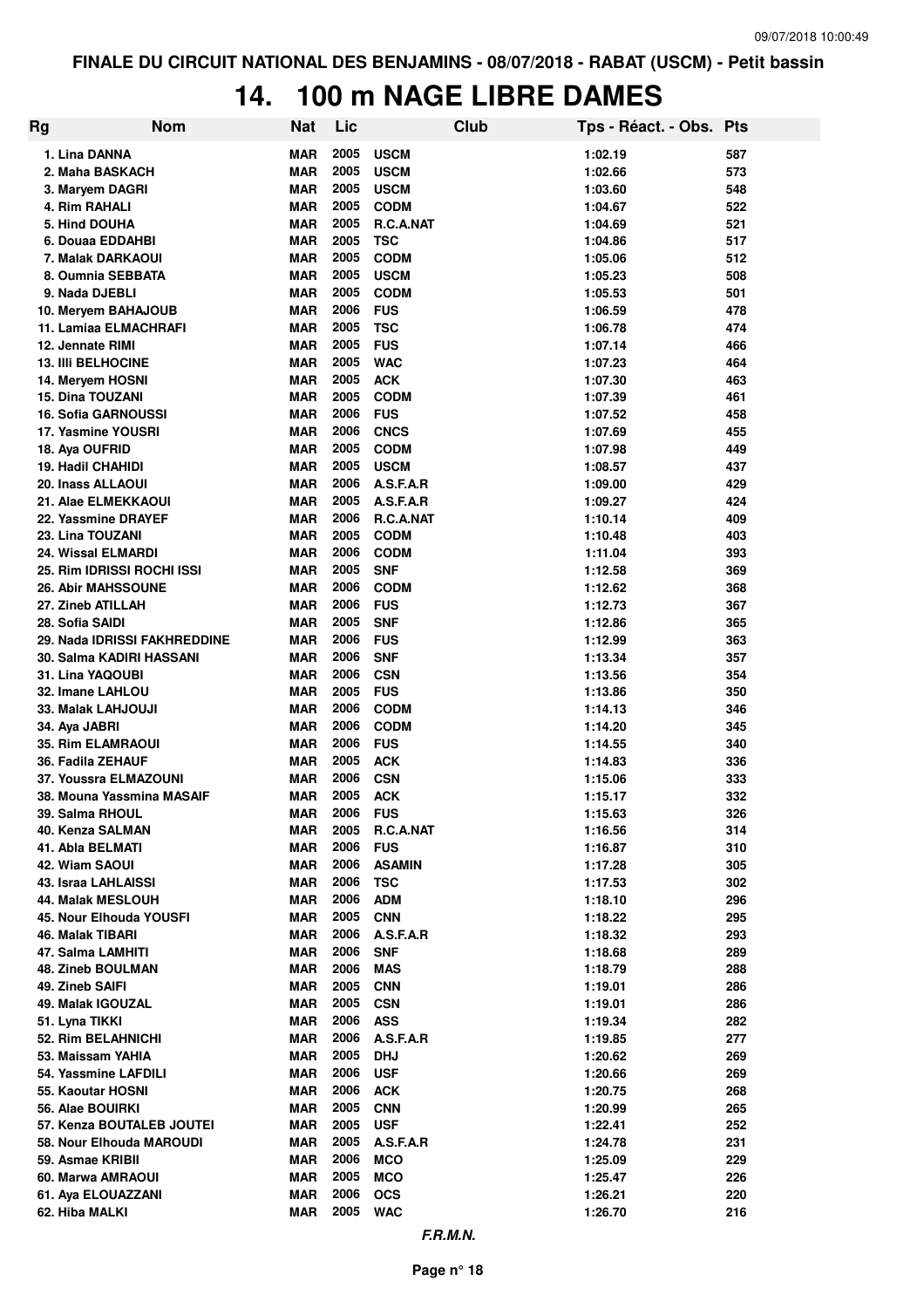# **14. 100 m NAGE LIBRE DAMES**

| <b>Rg</b>                  | Nom | Nat        | <b>Lic</b> |              | Club | Tps - Réact. - Obs. Pts |     |
|----------------------------|-----|------------|------------|--------------|------|-------------------------|-----|
| 63. Lina MOJAB             |     | <b>MAR</b> | 2005       | <b>SNF</b>   |      | 1:27.32                 | 212 |
| 64. Rim ZAARI JABRI        |     | <b>MAR</b> | 2006       | ASS          |      | 1:28.07                 | 206 |
| 65. Israe EDDAOUE          |     | <b>MAR</b> | 2006       | <b>CNN</b>   |      | 1:34.20                 | 168 |
| TLD. Fatima Zahra NAJAH    |     | <b>MAR</b> | 2006       | <b>U.S.O</b> |      | 1:35.20                 | 163 |
| <b>TLD. Soraya EDDAOUE</b> |     | <b>MAR</b> | 2006       | <b>CNN</b>   |      | 1:37.11                 | 154 |
| <b>TLD. Ihsane ZOHIR</b>   |     | <b>MAR</b> | 2006       | <b>UNO</b>   |      | 1:45.90                 | 118 |
| <b>NC. Ghita GHETREFF</b>  |     | <b>MAR</b> | 2006       | <b>ADM</b>   |      | Frf n.d.                |     |
| <b>NC. Lina EL OUADIH</b>  |     | <b>MAR</b> | 2006       | <b>JIHA</b>  |      | Frf n.d.                |     |
| <b>NC. Camelia AMRANI</b>  |     | <b>MAR</b> | 2006       | <b>TSC</b>   |      | Dsg FD                  | 0   |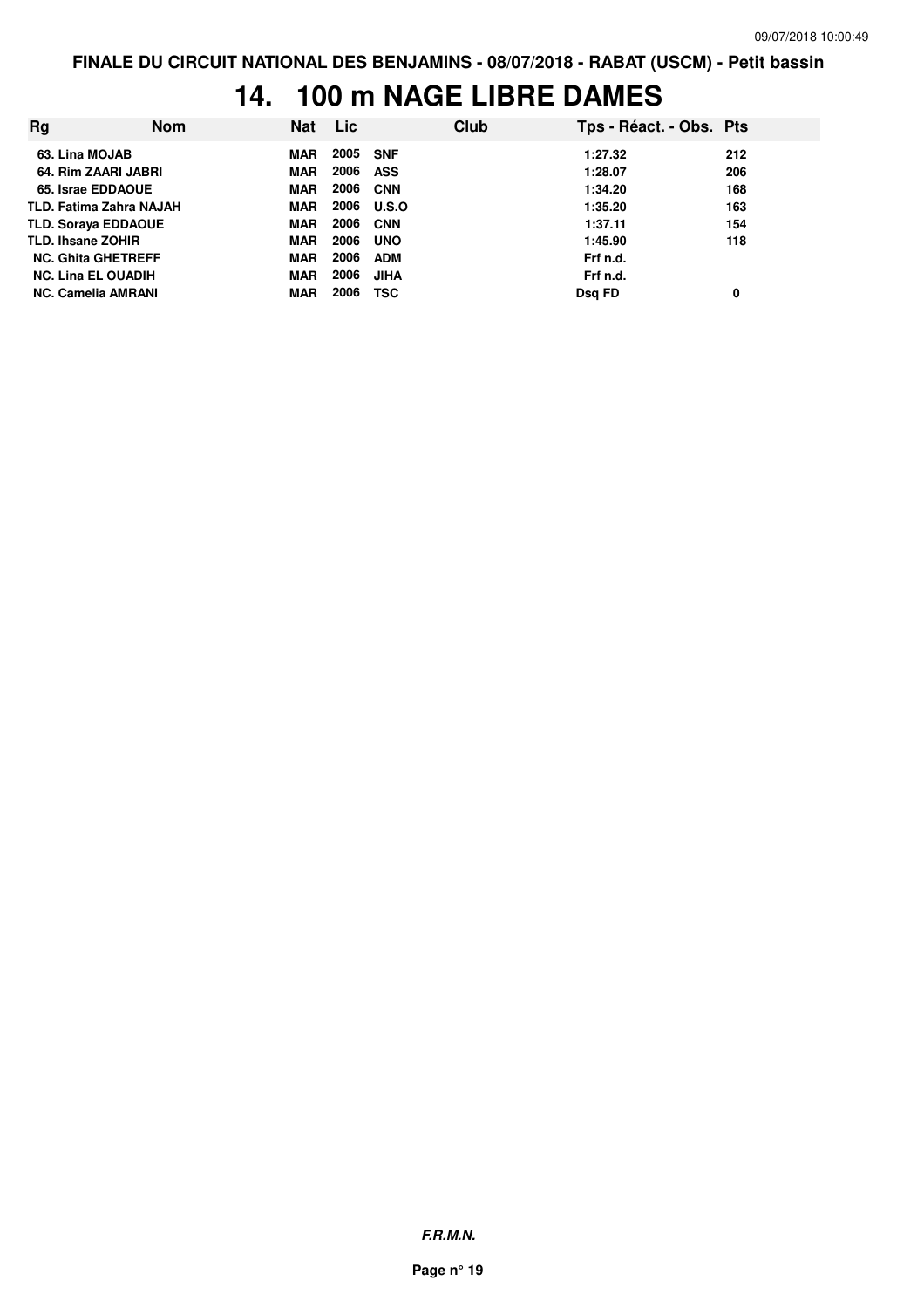# **15. 4 x 50 m 4 NAGES MESSIEURS**

| Rg | <b>Nom</b>                                            | <b>Nat</b>        | Lic          |                  | Club | Tps - Réact. - Obs. Pts |            |
|----|-------------------------------------------------------|-------------------|--------------|------------------|------|-------------------------|------------|
|    | 1. Said CHAHINE                                       | <b>MAR</b>        | 2005         | <b>USCM</b>      |      | 2:06.10                 | 423        |
|    | <b>Mohamed Sami ZEMZAMI</b>                           | <b>MAR</b>        | 2005         |                  |      |                         | 423        |
|    | <b>Adam BOURZINE</b>                                  | <b>MAR</b>        | 2005         |                  |      |                         | 423        |
|    | El Mehdi EL AOUFIR                                    | <b>MAR</b>        | 2005         |                  |      |                         | 423        |
|    | 2. Souhaib EL MOUSSAMI                                | MAR               | 2006         | <b>CODM</b>      |      | 2:12.55                 | 364        |
|    | <b>Khalil ELMOUNE</b>                                 | <b>MAR</b>        | 2005         |                  |      |                         | 364        |
|    | <b>Ali ESSARSARE</b>                                  | MAR               | 2005         |                  |      |                         | 364        |
|    | <b>Youssef IDRISSI</b>                                | <b>MAR</b>        | 2005         |                  |      |                         | 364        |
|    | 3. Ilvass BERRADA                                     | <b>MAR</b>        | 2005         | <b>FUS</b>       |      | 2:19.35                 | 314        |
|    | <b>Yassir EL MADANI</b>                               | <b>MAR</b>        | 2005         |                  |      |                         | 314        |
|    | Yahya TOURABI                                         | MAR               | 2005         |                  |      |                         | 314        |
|    | Sami KASMI                                            | <b>MAR</b>        | 2005         |                  |      |                         | 314        |
|    | 4. Saad YASSIRI                                       | MAR               | 2005         | <b>USF</b>       |      | 2:21.36                 | 300        |
|    | <b>Ismail DEQQAOUI</b>                                | <b>MAR</b>        | 2005         |                  |      |                         | 300        |
|    | <b>Badr DEQQAOUI</b>                                  | MAR               | 2005         |                  |      |                         | 300        |
|    | <b>Ali BENCHEKROUN</b>                                | <b>MAR</b>        | 2006         |                  |      |                         | 300        |
|    | 5. Mohammed Tayeb GHALLAB                             | <b>MAR</b>        | 2006         | <b>SNF</b>       |      | 2:25.14                 | 277        |
|    | <b>Adam LAMHITI</b>                                   | <b>MAR</b>        | 2006         |                  |      |                         | 277        |
|    | <b>Ayoub LAMHITI</b>                                  | MAR               | 2006         |                  |      |                         | 277        |
|    | <b>Karim BOUGHALEB</b>                                | MAR               | 2006         |                  |      |                         | 277        |
|    | 6. Ahmed Yassine SEYAR                                | <b>MAR</b>        | 2006         | <b>ASS</b>       |      | 2:28.14                 | 261        |
|    | <b>Ahmed AIT BARGACH</b>                              | MAR               | 2005         |                  |      |                         | 261        |
|    | <b>Asaad BOULMAKOUL</b>                               | <b>MAR</b>        | 2006         |                  |      |                         | 261        |
|    | <b>Yassine SEBBATA</b>                                | <b>MAR</b>        | 2006         |                  |      |                         | 261        |
|    | 7. Hamza TABIT                                        | <b>MAR</b>        | 2006         | <b>ASAMIN</b>    |      | 2:32.55                 | 239        |
|    | Yasser BENHIDA                                        | <b>MAR</b>        | 2005         |                  |      |                         | 239        |
|    | <b>Ali BENLACHHAB</b>                                 | MAR               | 2005         |                  |      |                         | 239        |
|    | <b>Soufiane AMRI</b>                                  | MAR               | 2005<br>2006 | <b>R.C.A.NAT</b> |      |                         | 239        |
|    | 8. Saad SLIM                                          | MAR<br><b>MAR</b> | 2005         |                  |      | 2:34.98                 | 228<br>228 |
|    | <b>Mohamed Aymen HARRABIDA</b><br><b>Yasser MAHLI</b> | MAR               | 2006         |                  |      |                         | 228        |
|    | <b>Mohamed Hamza HAJOUANE</b>                         | <b>MAR</b>        | 2006         |                  |      |                         | 228        |
|    | 9. Mohamed Taha BOUCHANE                              | MAR               | 2006         | <b>ADM</b>       |      | 2:35.05                 | 228        |
|    | <b>Saif Eddine CHOUAIBI</b>                           | <b>MAR</b>        | 2006         |                  |      |                         | 228        |
|    | Yahya ZAGRI                                           | <b>MAR</b>        | 2006         |                  |      |                         | 228        |
|    | <b>Mohammed MEDIANE</b>                               | MAR               | 2005         |                  |      |                         | 228        |
|    | 10. Mehdi REFFASS                                     | <b>MAR</b>        | 2005         | <b>CNN</b>       |      | 2:38.28                 | 214        |
|    | Ayman BOUCETTA                                        | MAR               | 2005         |                  |      |                         | 214        |
|    | <b>Yassine MIFTAH</b>                                 | <b>MAR</b>        | 2006         |                  |      |                         | 214        |
|    | <b>Houmam IALLATEN</b>                                | MAR               | 2006         |                  |      |                         | 214        |
|    | 11. Adam Othmane HAMDAOUI                             | MAR               | 2006         | <b>MCO</b>       |      | 2:51.08                 | 169        |
|    | <b>Ayoub CHIHAB</b>                                   | MAR               | 2005         |                  |      |                         | 169        |
|    | <b>Houssam BOUBEKRI</b>                               | MAR               | 2005         |                  |      |                         | 169        |
|    | <b>Adham Salah CHERRAK</b>                            | MAR               | 2005         |                  |      |                         | 169        |
|    | <b>12. Mehdi CHERGUI MOUANE</b>                       | MAR               | 2005         | <b>ASNS</b>      |      | 3:17.21                 | 110        |
|    | <b>Salaheddine DNAYA</b>                              | MAR               | 2005         |                  |      |                         | 110        |
|    | <b>Abdoullah DRIBI ALAOUI</b>                         | MAR               | 2006         |                  |      |                         | 110        |
|    | <b>Soulayman MOUMINE</b>                              | MAR               | 2006         |                  |      |                         | 110        |